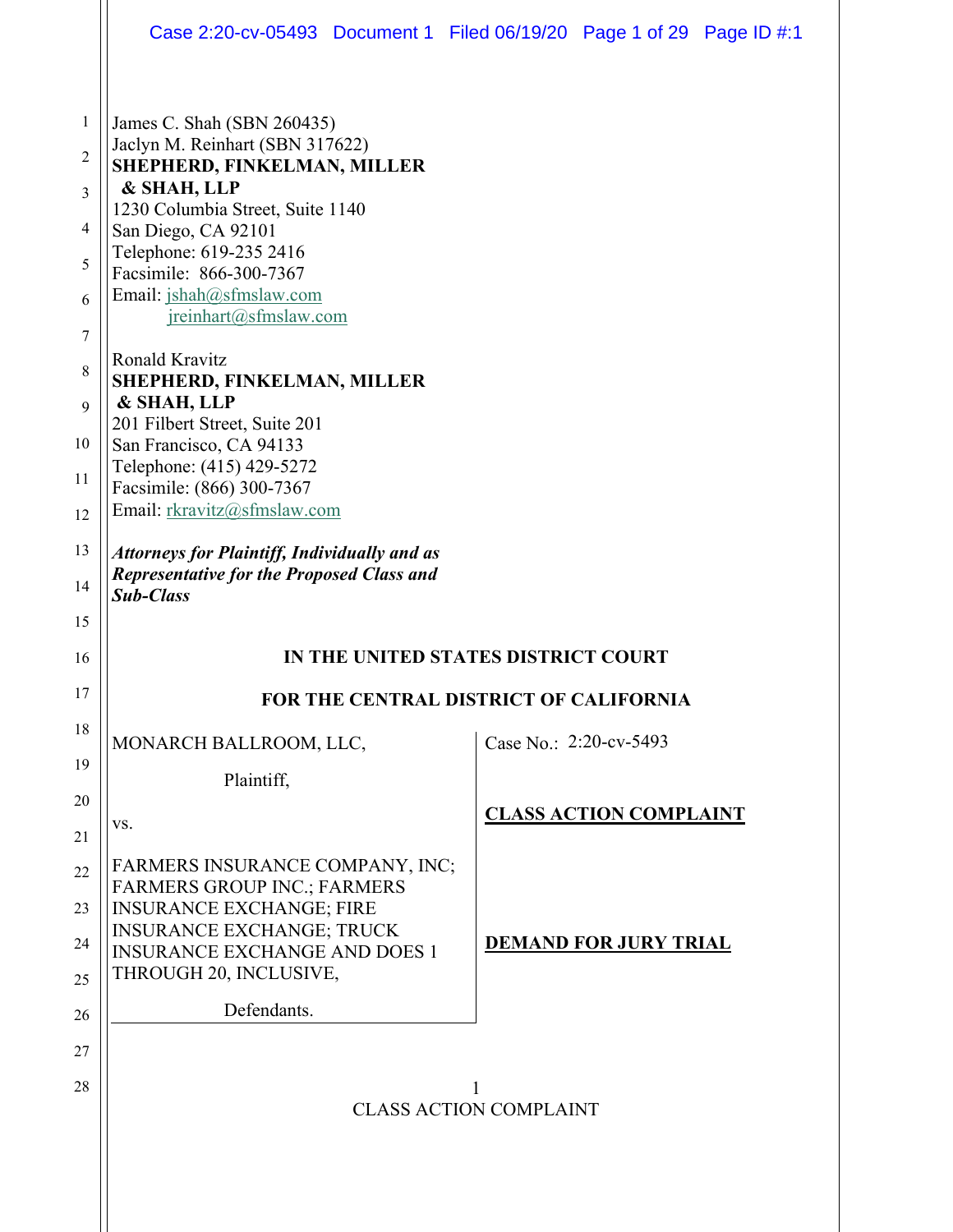Plaintiff, Monarch Ballroom, LLC ("Plaintiff"), on behalf of itself and a nationwide class and California sub-class of all others similarly situated (defined below), brings this class action against Farmers Insurance Company, Inc.; Farmers Group, Inc. Farmers Insurance Exchange; Fire Insurance Exchange; Truck Insurance Exchange and Does 1 through 20, inclusive (collectively, "Defendants" or "Farmers"), and alleges as follows:

## **PRELIMINARY STATEMENT**

1. This is a civil action seeking relief arising from Plaintiff's contract of insurance with the Defendants.

2. Plaintiff and others across the United States purchased commercial property insurance from Farmers to protect their businesses in the event that they had to temporarily shut down. These businesses expected Defendants' insurance policies to protect them and cover business income losses in in the event that government officials ordered them to stop operations and refrain from using the property. However, despite collecting billions of dollars in premiums from Plaintiff and other similarly situated businesses, Farmers is now refusing to pay legitimate business interruption claims.

3. In light of the novel Coronavirus strain which causes COVID-19, state and local governments throughout the country have issued "stay-at-home" and "shelter-in-place" orders requiring all non-essential businesses to cease operations and close all physical locations (collectively, "COVID-19 Civil Authority Orders"). As a result of these COVID-19 Civil Authority Orders, Plaintiff, which operates a dance studio and event space, closed its business on March 16, 2020 and has remained closed for normal operations since then.

 $28 \parallel$  2 CLASS ACTION COMPLAINT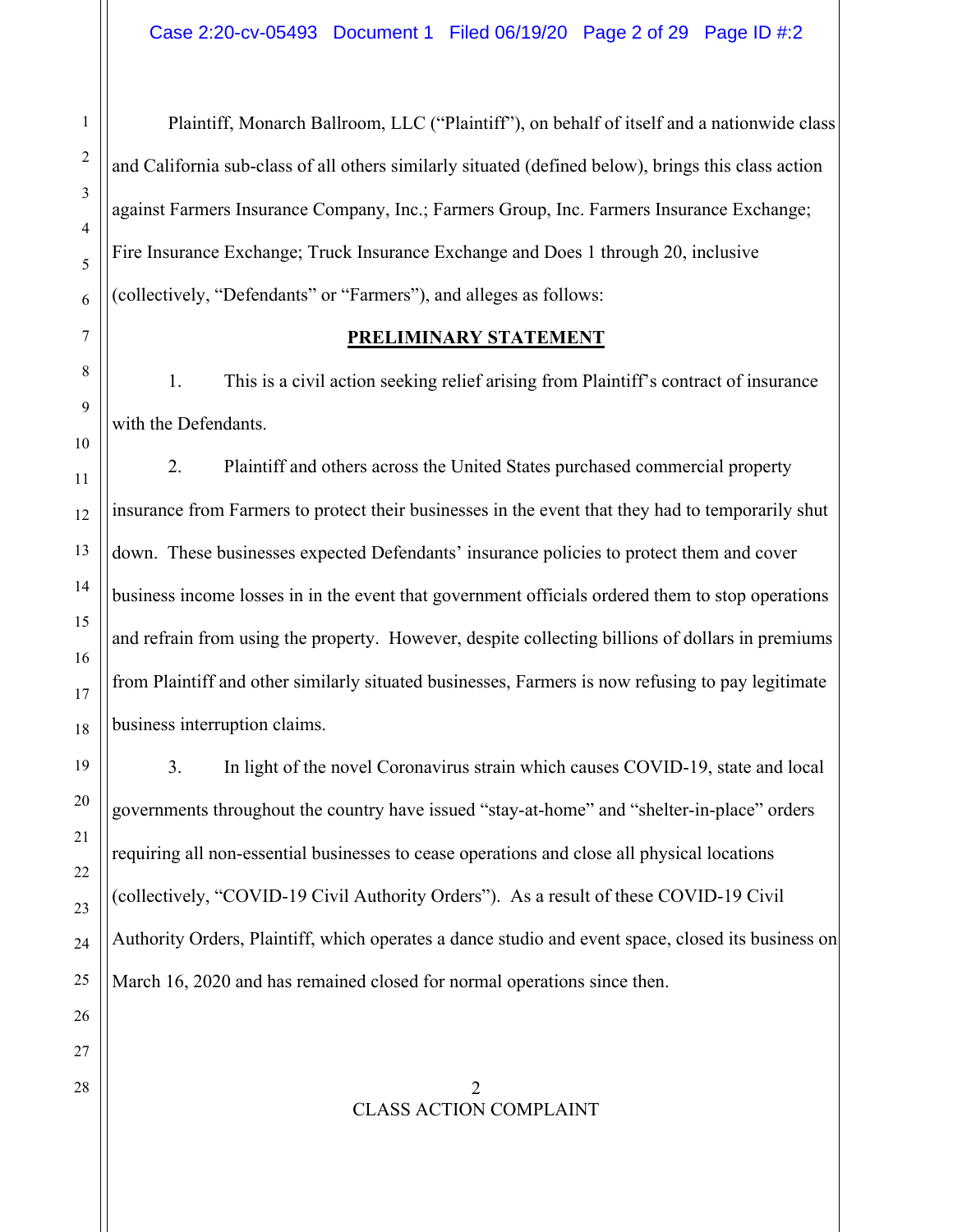4. Despite the fact that Plaintiff's and class members' "All-Risk" Standard Commercial Property Insurance Policy with Farmers (the "Policy" or "Policies") provides business interruption coverage, Farmers has denied its obligation to pay for business income losses and extra expenses incurred by Plaintiff and class members for the loss of property arising from COVID-19 Civil Authority Orders.

5. Plaintiff brings this action on behalf of a nationwide class and California sub-class of policyholders who similarly purchased standard Farmers insurance contracts, which provide coverage for business income loss and extra expenses incurred by policyholders that have suffered losses due to preventative measures implemented by governmental bodies in the form of the COVID-19 Civil Authority Orders.

6. Plaintiff, individually on behalf of the classes, brings the following causes of action: (1) declaratory judgment holding that Defendants are contractually obligated to pay business income and extra expenses incurred due to Plaintiff's and the Class members' compliance with COVID-19 Civil Authority Orders implemented as preventative measures to reduce the spread of the novel coronavirus strain which causes COVID-19 pursuant to 28 U.S.C. § 2201; and (2) breach of contract.

**JURISDICTION AND VENUE**

7. This Court has subject matter jurisdiction over this action pursuant to the Class Action Fairness Act, 28 U.S.C. § 1332(d)(2), because members of the Classes are citizens of states different from one or more of the Defendants and the amount in controversy exceeds \$5 million, exclusive of costs and interest.

 $28 \parallel$  3 CLASS ACTION COMPLAINT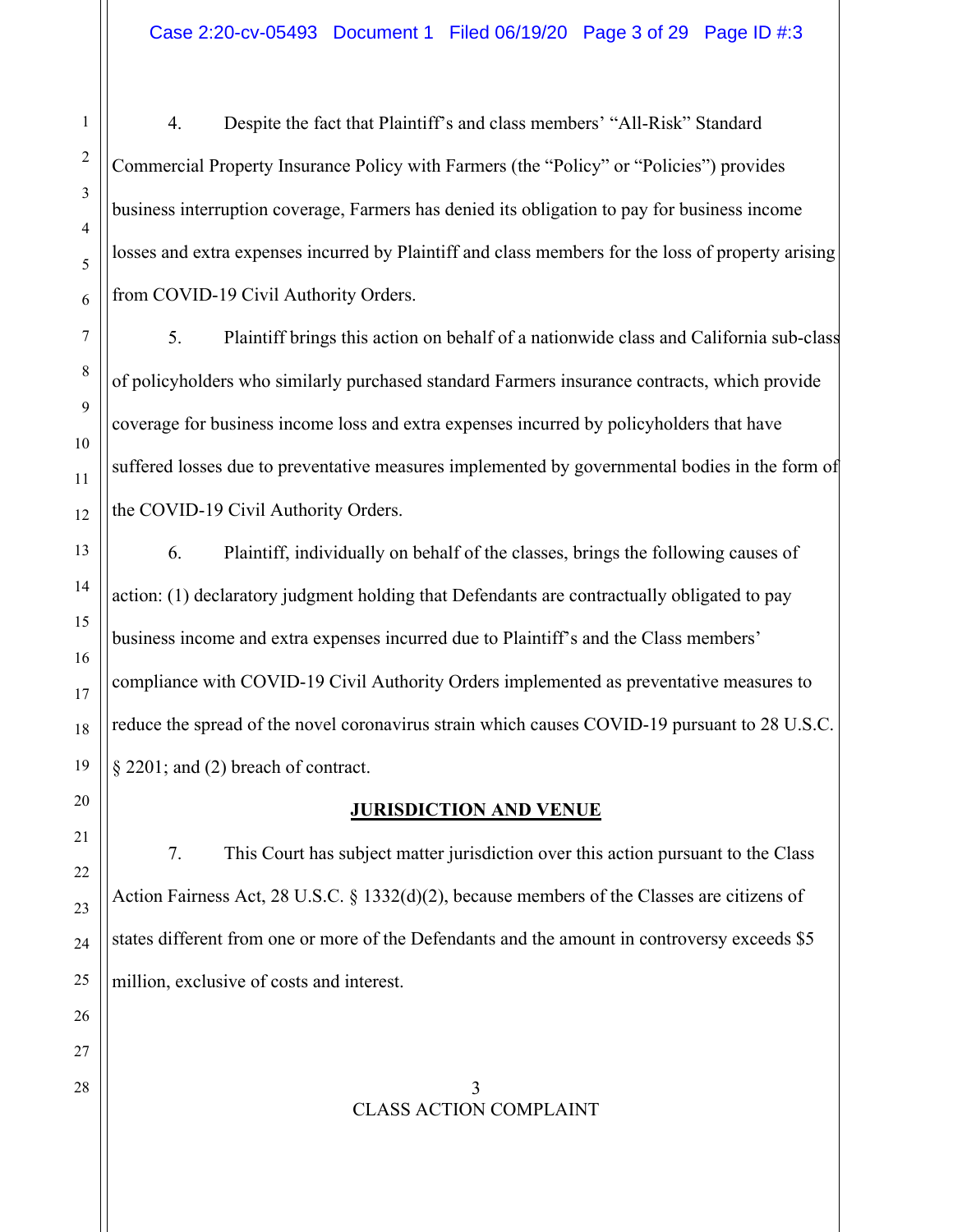8. This Court has personal jurisdiction over Defendants because they maintain their headquarters in California and/or do a substantial amount of business in California, thereby intentionally availing themselves of the laws of the state. Furthermore, the conduct at issue took place in California because the Plaintiff and Farmers entered into the contract of insurance in California and the Plaintiff's Covered Premises is located in California.

9. Venue is proper in this District pursuant to 28 U.S.C. § 1391(b) because a substantial part of the events or omissions giving rise to the claims herein occurred in this District.

### **PARTIES**

10. Plaintiff is a California limited liability corporation with its principal place of business in Torrance, California. Plaintiff is owned and operated by David Estrada, a competitive dancer for nearly 25 years and a dance instructor for nearly 20 years. Plaintiff opened its doors in August 2018 and has since served as a dance studio for residents of the South Bay of Los Angeles and surrounding areas. Plaintiff offers both private and group dance lessons in its studio. When the space is not being used for dance lessons, it serves as a beautiful event space, which is able to host up to 100 guests. Because Plaintiff's business contemplates the congregation of people and close personal interactions, the business has been closed since March 16, 2020 in response to COVID-19 Civil Authority Orders issued by California, the city and county of Los Angeles, and the city of Torrance. As a result of the COVID-19 Civil Authority Orders, Plaintiff has experienced significant business income losses and incurred extra expenses by having to cancel all private dance lessons, group classes, and event space rentals.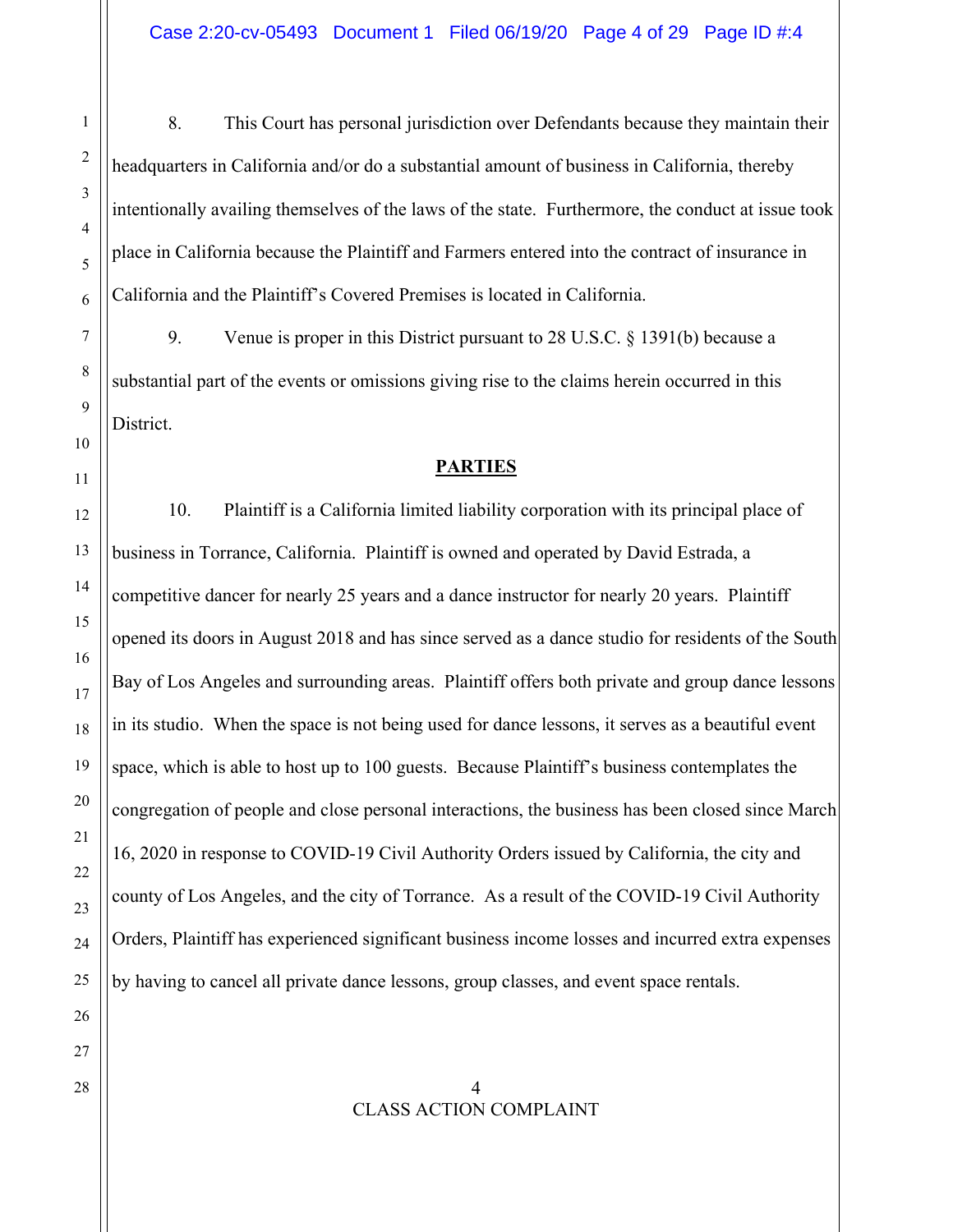11. Defendant, Farmers Group, Inc., is a California corporation with its headquarters and principal place of business in Los Angeles, California. Farmers Group, Inc. also does business as Farmers Underwriters Association, and owns the service marks, "Farmers Insurance Group of Companies" and "Farmers Insurance Group."

12. Defendant, Farmers Insurance Company, Inc., is a Kansas corporation with its principal place of business in Woodland Hills, California. It owns subsidiaries, directly and indirectly, that issue, *inter alia*, property insurance.

13. Defendant, Farmers Insurance Exchange, is a California corporation with its principal place of business in Woodland Hills, California. Farmers Insurance Exchange is one of three reciprocal insurers operating under the Farmers Insurance Group of Companies and is duly qualified and licensed to issue insurance in the State of California and other states.

14. Defendant, Fire Insurance Exchange, is a California corporation with its principal place of business in Woodland Hills, California. Fire Insurance Exchange is one of three reciprocal insurers operating under the Farmers Insurance Group of Companies and is duly qualified and licensed to issue insurance in the State of California and other states.

15. Defendant, Truck Insurance Exchange, is a California corporation with its principal place of business in Woodland Hills, California. Truck Insurance Exchange is one of three reciprocal insurers operating under the Farmers Insurance Group of Companies and is duly qualified and licensed to issue insurance in the State of California and other states.

16. At this time, Plaintiff is unable to ascertain the true names and capacities of the defendants sued herein under the fictitious names Does 1 through 20, inclusive. Plaintiff is

### $28 \parallel$  5 CLASS ACTION COMPLAINT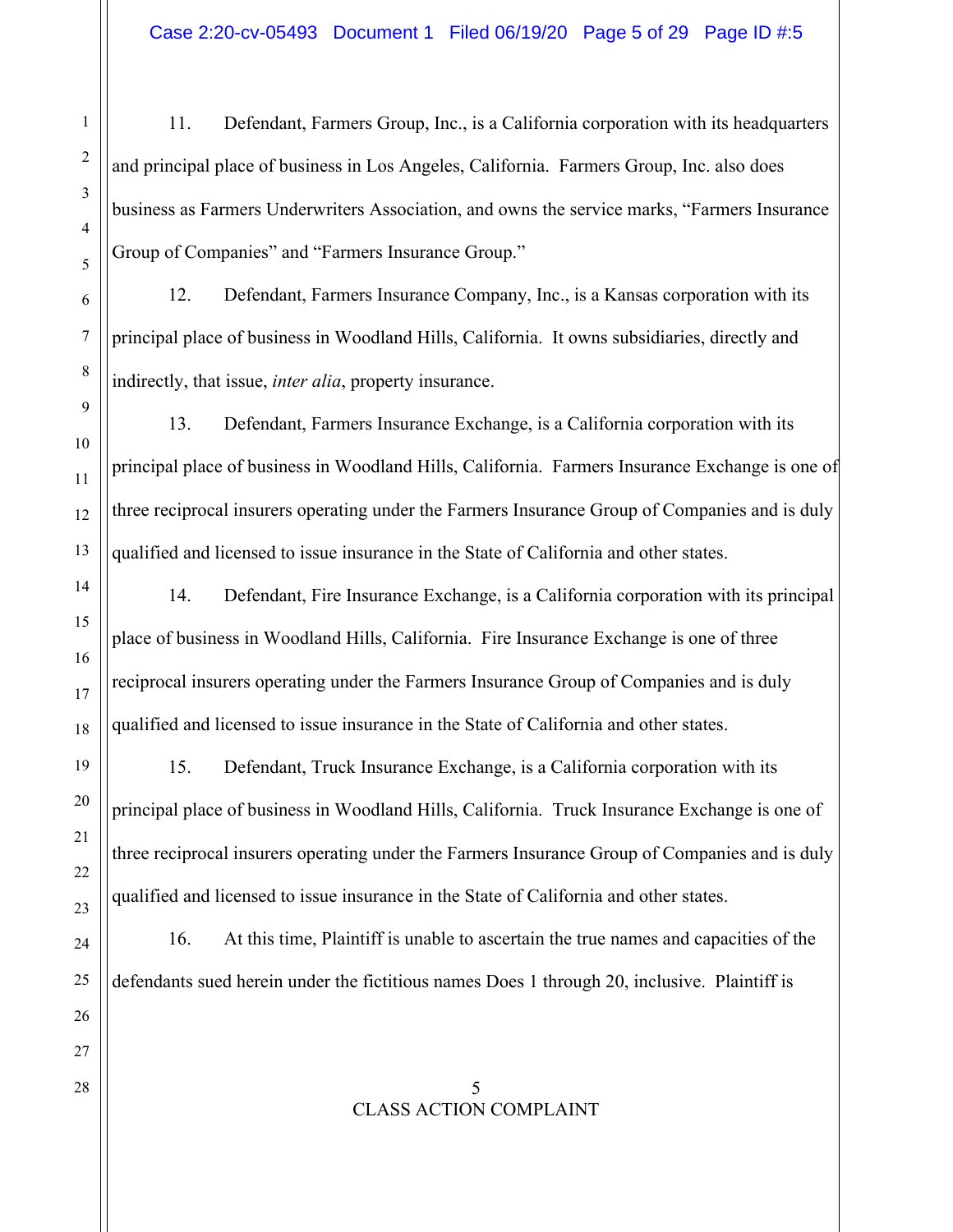informed and believes that each of the fictitiously named defendants are responsible in some manner for the unlawful conduct alleged herein.

17. Farmers, through Farmers Insurance Exchange, issued Policy No. 60670-24-54 to Plaintiff effective June 8, 2018. Plaintiff renewed the same Policy on June 8, 2019 and June 8, 2020. Plaintiff has faithfully paid all premium amounts when due and currently maintains the same Policy.

## **FACTUAL ALLEGATIONS**

## **A. The Global COVID-19 Pandemic**

18. COVID-19 is an infectious disease caused by a recently discovered novel Coronavirus known as SARS-CoV-2. The Coronavirus is extremely contagious and physically infects and stays on surfaces of objects or materials for an extended period of time. For example, the virus remains stable and transmittable in aerosols for up to three hours, up to four hours on copper, up to 24 hours on cardboard, and up to two to three days on plastic and stainless steel.

19. The first case of COVID-19 in the United States was confirmed in the State of Washington on January 20, 2020. *See First Case of 2019 Novel Coronavirus in the United States*, THE NEW ENGLAND JOURNAL OF MEDICINE (Mar. 5, 2020),

https://www.nejm.org/doi/full/10.1056/NEJMoa2001191.

20. According to news reports, the United States Centers for Disease Control and Prevention ("CDC") confirmed the first COVID-19 case in California on January 26, 2020. *See Two Confirmed Cases of Novel Coronavirus in California*, CALIFORNIA DEP'T OF HEALTH (Jan. 26, 2020), https://www.cdph.ca.gov/Programs/OPA/Pages/NR20-001.aspx.

### 28 6 CLASS ACTION COMPLAINT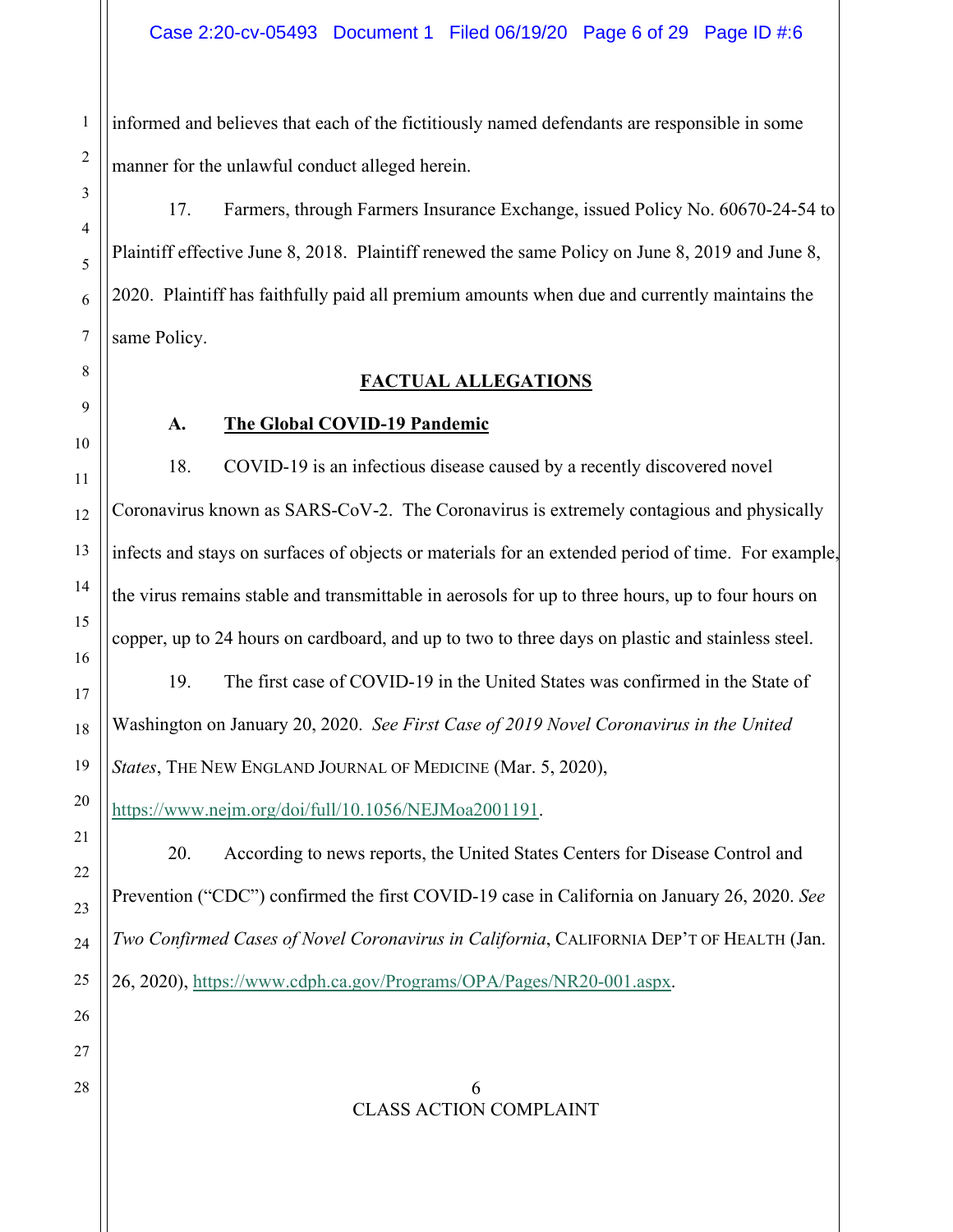Case 2:20-cv-05493 Document 1 Filed 06/19/20 Page 7 of 29 Page ID #:7

21. On January 30, 2020, the World Health Organization ("WHO") declared that the Coronavirus outbreak constituted a public health emergency of massive proportions, able to affect every country in the world.

22. On February 26, 2020, the CDC announced the first reported California COVID-19 case resulting from community spread. *See CDC Confirms Possible Instance of Community Spread of COVID-19 in U.S.*, CENTERS FOR DISEASE CONTROL (Feb. 26, 2020),

https://www.cdc.gov/media/releases/2020/s0226-Covid-19-spread.html.

23. On March 4, 2020, the first COVID-19 fatality was reported in California. *See California Reports First Coronavirus Death as Symptoms Swirl on Cruise Ship*, N.Y. Times (Mar. 4, 2020), https://www.nytimes.com/2020/03/04/us/coronavirus-california.html.

24. On March 11, 2020, the WHO declared that the Coronavirus was a worldwide pandemic.

25. On March 13, 2020 the President of the United States declared the COVID-19 pandemic to be a national emergency.

26. Soon thereafter, the CDC issued guidance indicating that people should not attend gatherings of more than 10 people. People in congregate environments, including places where people live, eat, and meet in close proximity, face increased exposure to COVID-19. *See Interim Guidance for Coronavirus Disease 2019 (COVID-19)*, CENTERS FOR DISEASE CONTROL (Mar. 15, 2020), https://www.cdc.gov/coronavirus/2019-ncov/community/large-events/mass-

gatherings-ready-for-covid-19.html.

27. As of June 9, 2020, there have been nearly two million confirmed cases in the United States and more than 110,000 deaths. In Los Angeles County alone, there have been

 $28 \parallel$  7 CLASS ACTION COMPLAINT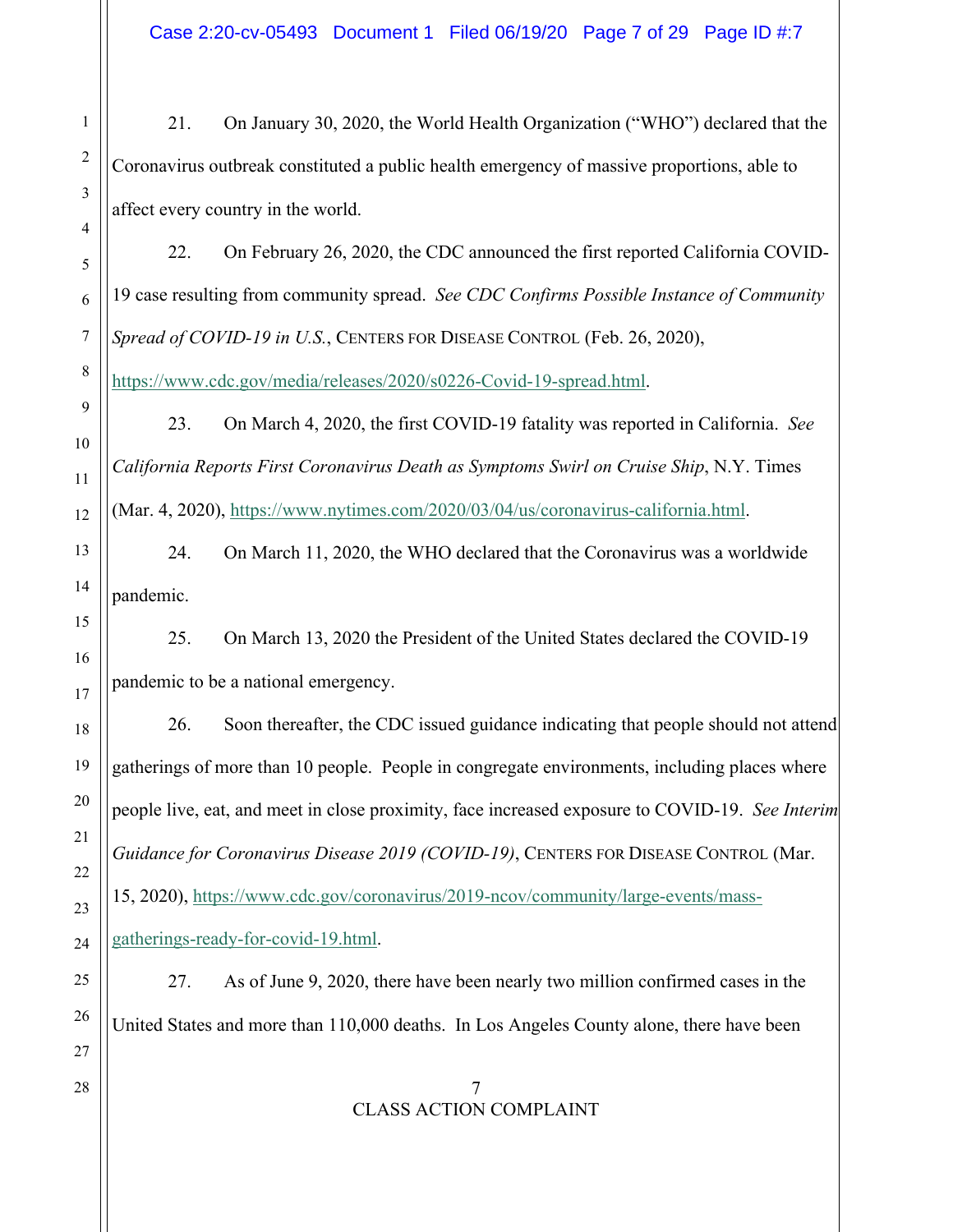nearly 65,000 cases and more than 2,500 deaths. *See COVID-19 By the Numbers*, CAL. DEP'T PUBLIC HEALTH,

https://www.cdph.ca.gov/Programs/CID/DCDC/Pages/Immunization/ncov2019.aspx#COVID-19%20by%20the%20Numbers (last accessed June 9, 2020); *see also COVID-19 in Los Angeles County*, COUNTY OF LOS ANGELES PUBLIC HEALTH,

http://publichealth.lacounty.gov/media/coronavirus/ (last accessed June 9, 2020).

## **B. Civil Authority Proclamations and Orders by State and Local Governments**

28. On March 4, 2020 California Governor Gavin Newsom declared a state of emergency and, on March 12, 2020, issued an executive order directing California residents to cancel large, non-essential gatherings. *See* State of California Executive Order N-25-20 (Mar. 4, 2020) available at https://www.gov.ca.gov/wp-content/uploads/2020/03/3.12.20-EO-N-25-20- COVID-19.pdf (last accessed June 9, 2020).

29. On March 19, 2020, Governor Newsom issued Executive Order N-33-20, requiring "all individuals living in the State of California to stay home or at their place of residence except as needed" for essential services and mandating that individuals practice strict social distancing. Order N-33-20 incorporated by reference California Government Code §8665, which provides that "[a]ny person . . . who refuses or willfully neglects to obey any lawful order . . . issued as provided in this chapter, shall be guilty of a misdemeanor and, upon conviction thereof, shall be punishable by a fine of not to exceed one thousand dollars (\$1,000) or by imprisonment for not to exceed six months or by both such fine and imprisonment." As a result, all California businesses which were not part of an essential critical infrastructure sector,

 $28 \parallel$  8 CLASS ACTION COMPLAINT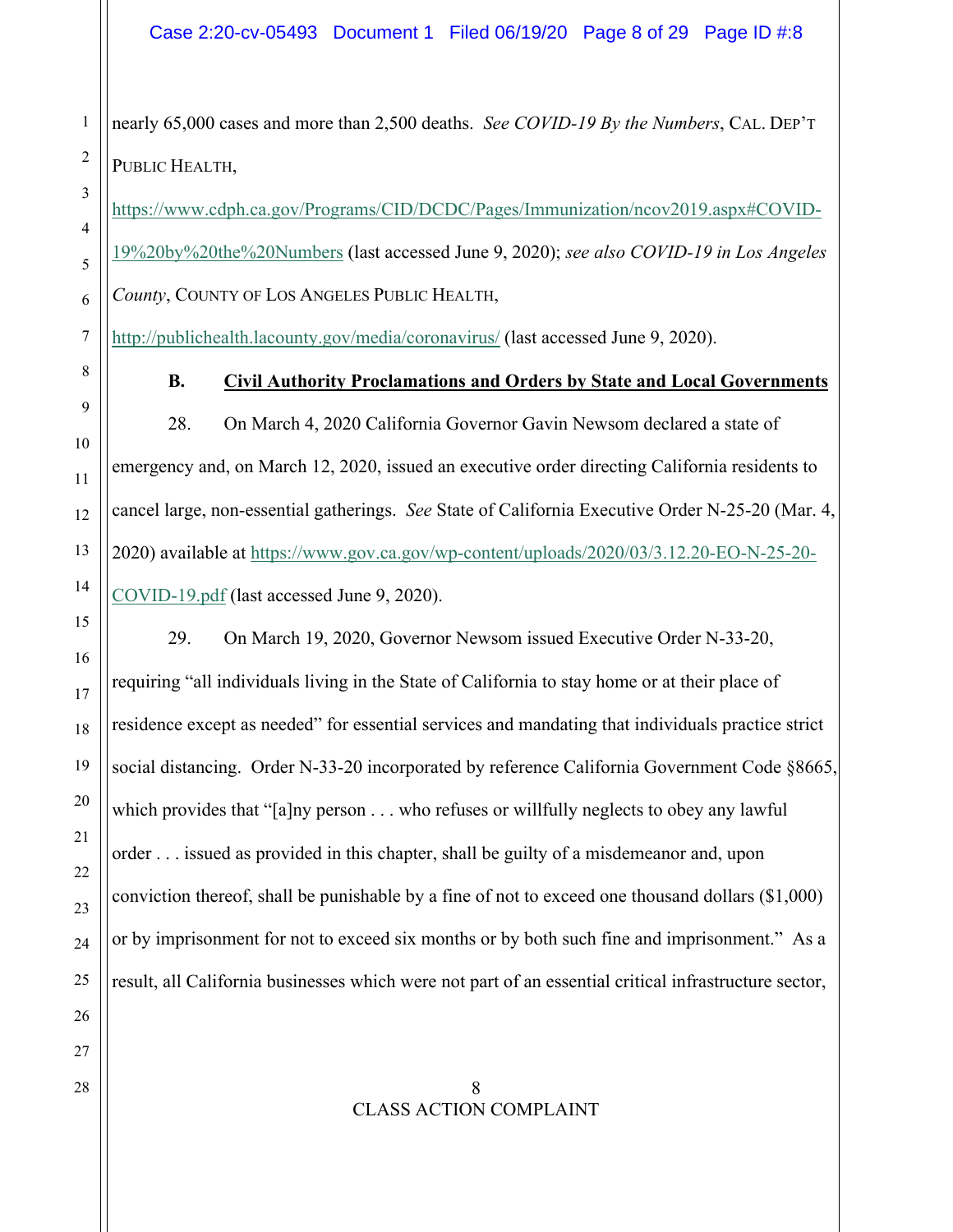including Plaintiff's business, were ordered to close their doors. *See* California Executive Order N-33-20, https://covid19.ca.gov/img/Executive-Order-N-33-20.pdf (last accessed June 9, 2020).

30. On March 16, 2020, the County of Los Angeles issued the "Safer at Home Order for Control of COVID-19," which required the closure of all non-essential businesses and mandated that people socially distance from one another. The County's order banned indoor gatherings of at least 50 people and immediately required the closure of numerous businesses, including Plaintiff's. *See Health Officer Order For the Control of COVID-19*, LOS ANGELES COUNTY (Mar. 16, 2020), https://www.weho.org/home/showdocument?id=44008.

31. The County's order has been revised from time to time in the past several months, but, most recently, the Los Angeles County Department of Public Health issued its "Reopening Safer at Work and in The Community for Control of COVID-19" Order on May 29, 2020. The Order loosens some restrictions, but still provides that "[a]ll persons living within the County of Los Angeles Public Health Jurisdiction should remain in their residences whenever practicable . . . [and] gatherings of people who are not part of a single household or living unit are prohibited . . . ." Furthermore, "all events and gatherings" to be hosted by businesses continue to be prohibited. *See Reopening Safer at Work and in the Community for Control of COVID-19*, COUNTY OF LOS ANGELES PUBLIC HEALTH (May 29, 2020), http://www.publichealth.lacounty.gov/media/Coronavirus/docs/HOO/HO\_Order\_COVID-19 Safer at Work and in the Community 05292020 FINAL WithAppendices.pdf. 32. On March 19, 2020, the City of Los Angeles, via Mayor Eric Garcetti, issued its "Safer at Home" order "because, among other reasons, the COVID-19 virus can spread easily from person to person and *it is physically causing property loss or damage due to its tendency*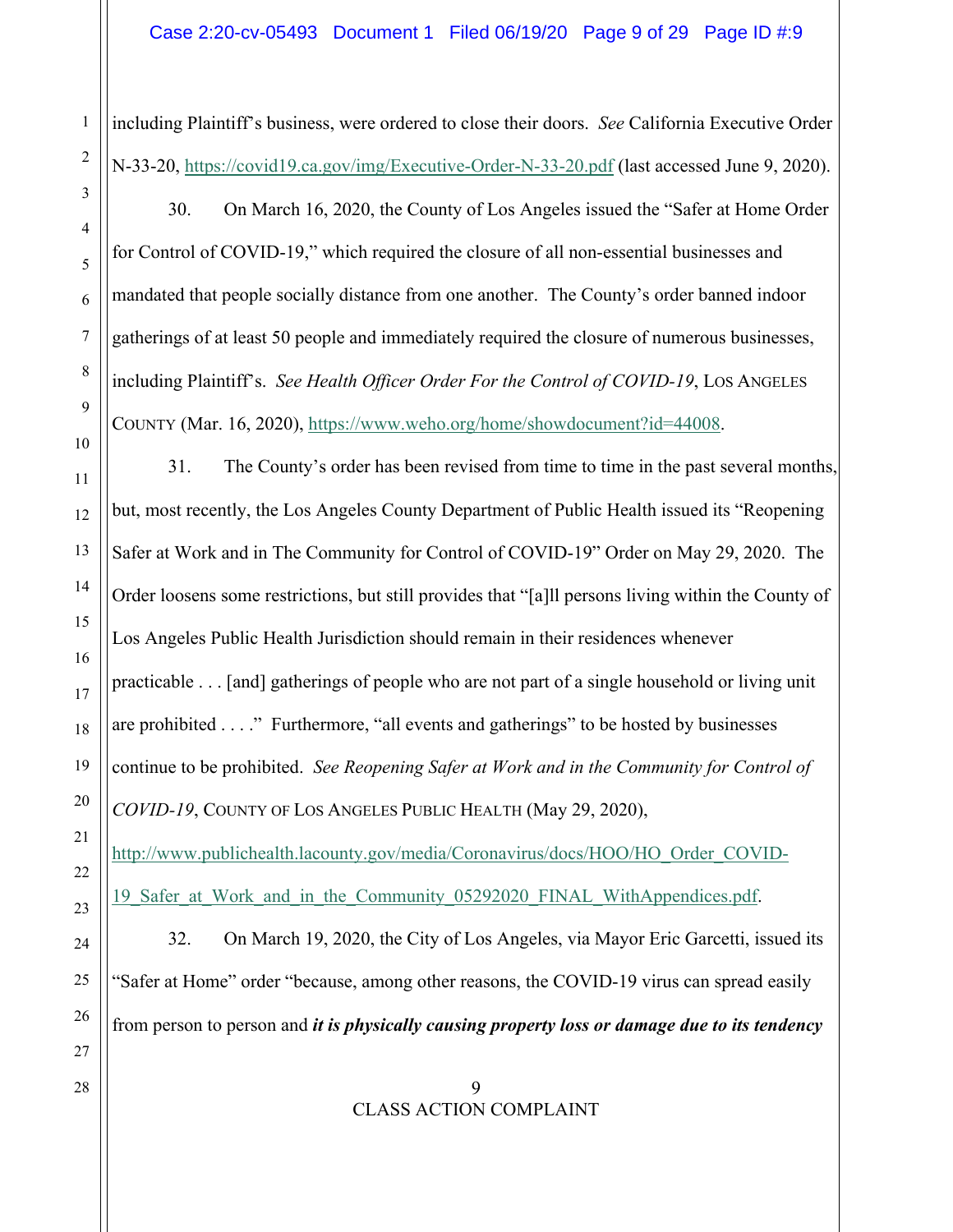*to attach to surfaces for prolonged periods of time.*" *See Safer at Home*, CITY OF LOS ANGELES (Mar. 19, 2020) (emphasis added),

https://www.lamayor.org/sites/g/files/wph446/f/page/file/20200527%20Mayor%20Public%20Or der%20SAFER%20AT%20HOME%20ORDER%202020.03.19%20%28REV%202020.05.27% 29.pdf.

33. The City of Los Angeles' "Safer at Home" order has been revised numerous times over the course of the past several months. Indeed, on June 1, 2020, Mayor Garcetti and the City issued a slightly less restrictive "Safer L.A. Order," which still generally encourages residents to remain home, but does "allow more activities with certain modifications, based on health and safety needs." Still, "[a]ll public and private gatherings of any number of people occurring outside a residence are prohibited." *See SAFER L.A.*, CITY OF LOS ANGELES (June 1, 2020), https://www.lamayor.org/sites/g/files/wph446/f/SAFERLAORDER2020.03.19%28REV2020.06. 01%29.pdf.

34. The City of Torrance, where Plaintiff's business is located, has issued a number of executive orders, beginning on March 16, 2020 and extending through May 29, 2020, providing numerous directives including, *inter alia*: the closure of movie theaters, live performance venues, bars and nightclubs, and all restaurants (except for pick-up or delivery service); the prohibition of all street fairs, block parties, community runs and cycling events, and more; measures mandating social distancing and the usage of face covers, such as masks; and the closure of numerous parks, beaches, and public parking lots. *See Executive Orders*, CITY OF TORRANCE CALIFORNIA, https://www.cityoftorranceca.com/executive-orders.html (last accessed June 9, 2020). The COVID-19 Civil Authority Orders issued by the City of Torrance were taken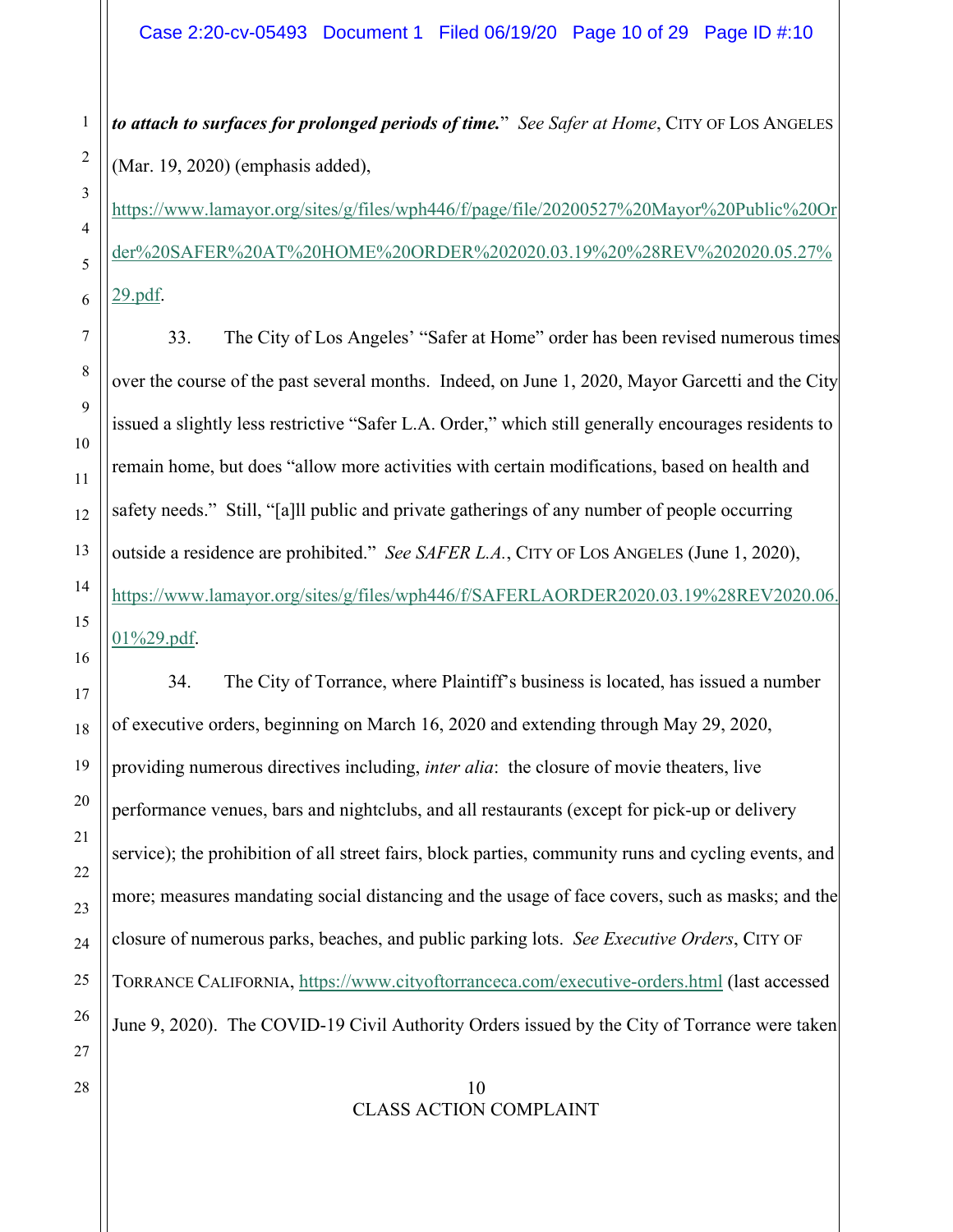to "provide for protection of life or property" and have prevented Plaintiff from utilizing its premises for normal business operations since March 16, 2020.

35. Altogether, 49 state governments have enacted at least one COVID-19 Civil Authority Order prohibiting or severely limiting the operations of restaurants, event spaces, and other non-essential businesses. In addition to California, all but six states have enacted a COVID-19 Civil Authority Order, including "stay-at-home" or "shelter-in-place" orders; 35 states closed all non-essential businesses for some period of time, with other states taking measures to limit business operations. All 50 states closed schools, and all but one state (South Dakota) closed restaurants and bars for services other than take-out and delivery, although some states are permitting some restaurants and bars to gradually re-open at limited capacity.

## **C. Standard Commercial Policy Held By Plaintiff and Class Members**

36. The Policies issued to Plaintiff and other members of the Class are standard commercial property "all-risk" policy that cover all loss or damage to Plaintiff's and class members' covered premises, other than loss or damage which is expressly excluded.

37. The Policies are a standard form used by Farmers for all insureds with the applicable commercial property coverage.

38. Plaintiff's Policy is effective as of June 8, 2018 and provides various coverages, including business income and extra expense coverage, which, generally, would indemnify Plaintiff for lost income and profits in the case its business was shut down.

39. Specifically, Plaintiff's Special Property Coverage Form, Form BP 00 02 01 97, provides coverage as follows:

### $28 \parallel$  11 CLASS ACTION COMPLAINT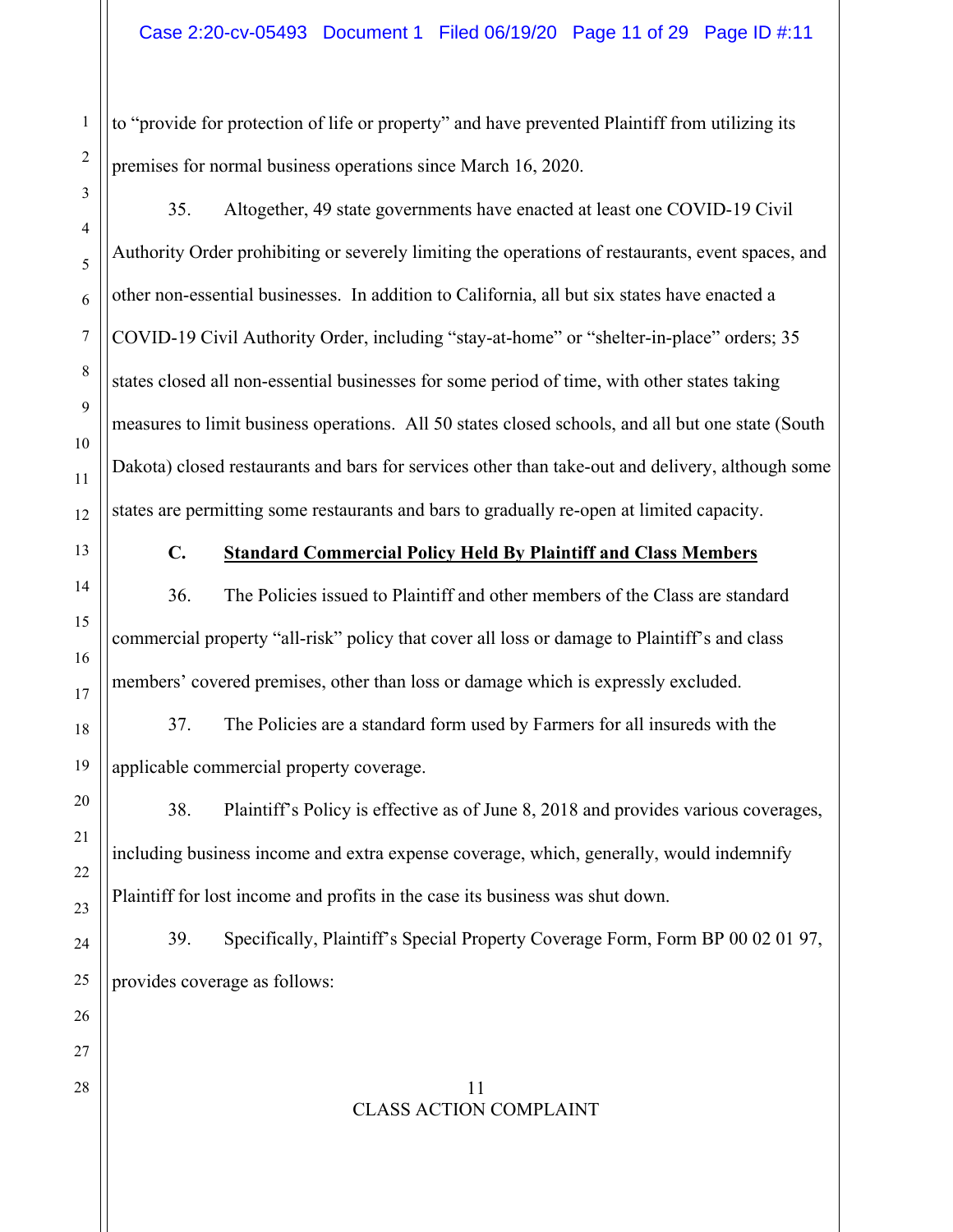## **(1) Business Income**

We will pay for the actual loss of Business Income you sustain due to the necessary suspension  $1$  of your "operations" during the "period of restoration." The suspension must be caused by direct physical loss of or damage to property at the described premises. This loss or damage must be caused by or result from a Covered Cause of Loss . . . . We will only pay for loss of Business Income that you sustain during the "period of restoration" and that occurs within 12 consecutive months<sup>2</sup> after the date of direct physical loss or damage.

### **(2) Extended Business Income**

If the necessary suspension of your "operations" produces a Business Income loss payable under this policy, we will pay for the actual loss of Business Income you incur during the period that:

- (a) Begins on the date property except finished stock is actually repaired, rebuilt or replaced and "operations" are resumed; and
- (b) Ends on the earlier of:
	- i. The date you could restore your "operations," with reasonable speed, to the level which would generate the Business Income amount that would have existed if no direct physical loss or damage had occurred; or
	- ii. 30 consecutive days after the date determined in (2)(a) above.

*See* Exhibit 1, at 82-83.

<sup>1</sup> Plaintiff's Policy contains an Endorsement, Form J7138, which amends the business income coverage language to provide that "suspension means: (a) The partial slowdown or complete cessation of your business activities; or (b) That a part or all of the described premises is rendered untenable, if coverage for Business Income applies." Exhibit 1, at 103.

<sup>2</sup> Plaintiff's Policy contains an Endorsement, Form E6289101, which amends the standard business income and extra expense coverage outlined in Form BP 00 02 01 97 and provides that "[t]he maximum period for which we will pay for loss of Business Income that you sustain during the 'period of restoration' is *18 consecutive months* after the date of direct physical loss or damage." *Id.*, at 102 (emphasis added).

 $28 \parallel$  12 CLASS ACTION COMPLAINT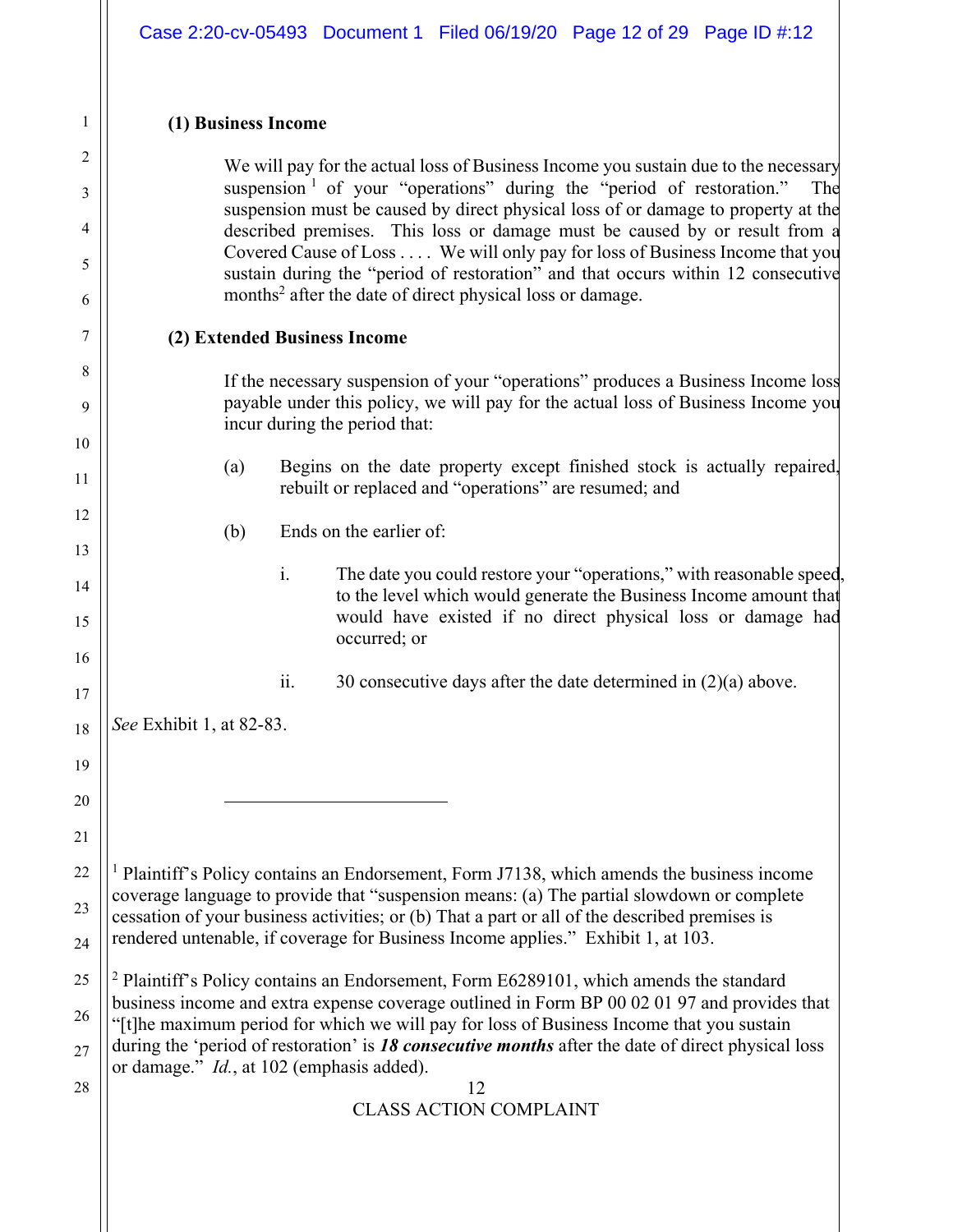| 1              | 40.<br>Plaintiff's Special Property Coverage Form, Form BP 00 02 01 97, further   |                                                                                                                                                                           |  |  |  |
|----------------|-----------------------------------------------------------------------------------|---------------------------------------------------------------------------------------------------------------------------------------------------------------------------|--|--|--|
| $\overline{c}$ | provides coverage as follows:                                                     |                                                                                                                                                                           |  |  |  |
| 3              | i.<br><b>Civil Authority</b>                                                      |                                                                                                                                                                           |  |  |  |
| 4              |                                                                                   | We will pay for the actual loss of Business Income you sustain and necessary Extra                                                                                        |  |  |  |
| 5<br>6         |                                                                                   | Expense caused by action of civil authority that prohibits access to the described<br>premises due to direct physical loss of or damage to property, other than at the    |  |  |  |
| 7              |                                                                                   | described premises, caused by or resulting from any Covered Cause of Loss.                                                                                                |  |  |  |
| 8              |                                                                                   | The coverage for Business Income will begin 72 hours after the time of that action<br>and will apply for a period of up to three consecutive weeks after coverage begins. |  |  |  |
| 9              | The coverage for necessary Extra Expense will begin immediately after the time of |                                                                                                                                                                           |  |  |  |
| 10             |                                                                                   | that action and ends:                                                                                                                                                     |  |  |  |
| 11             |                                                                                   | (1)<br>3 consecutive weeks after the time of that action; or                                                                                                              |  |  |  |
| 12<br>13       |                                                                                   | (2)<br>When your Business Income coverage ends;                                                                                                                           |  |  |  |
| 14             | whichever is later.                                                               |                                                                                                                                                                           |  |  |  |
| 15             |                                                                                   | The definitions of Business Income and Extra Expense contained in the Business<br>Income and Extra Expense Additional Coverages also apply to this Civil Authority        |  |  |  |
| 16<br>17       |                                                                                   | Additional Coverage. The Civil Authority Additional Coverage is not subject to the<br>Limits of Insurance.                                                                |  |  |  |
| 18             | See id., at 84.                                                                   |                                                                                                                                                                           |  |  |  |
| 19             | 41.                                                                               | In addition, Plaintiff's Special Property Coverage Form, Form BP 00 02 01 97,                                                                                             |  |  |  |
| 20             | further provides coverage as follows:                                             |                                                                                                                                                                           |  |  |  |
| 21             | <b>Extra Expense</b>                                                              |                                                                                                                                                                           |  |  |  |
| 22             | g.                                                                                |                                                                                                                                                                           |  |  |  |
| 23             |                                                                                   | (1)<br>We will pay necessary Extra Expense you incur during the "period"<br>of restoration" that you would not have incurred if there had been                            |  |  |  |
| 24             |                                                                                   | no direct physical loss or damage to property at the described<br>premises. The loss or damage must be caused by or result from a                                         |  |  |  |
| 25             |                                                                                   | Covered Cause of Loss. With respect to loss of or damage to<br>personal property in the open or personal property in a vehicle, the                                       |  |  |  |
| 26<br>27       |                                                                                   | described premises include the area within 100 feet of the site at<br>which the described premises are located. With respect to the                                       |  |  |  |
| 28             | 13                                                                                |                                                                                                                                                                           |  |  |  |
|                | <b>CLASS ACTION COMPLAINT</b>                                                     |                                                                                                                                                                           |  |  |  |
|                |                                                                                   |                                                                                                                                                                           |  |  |  |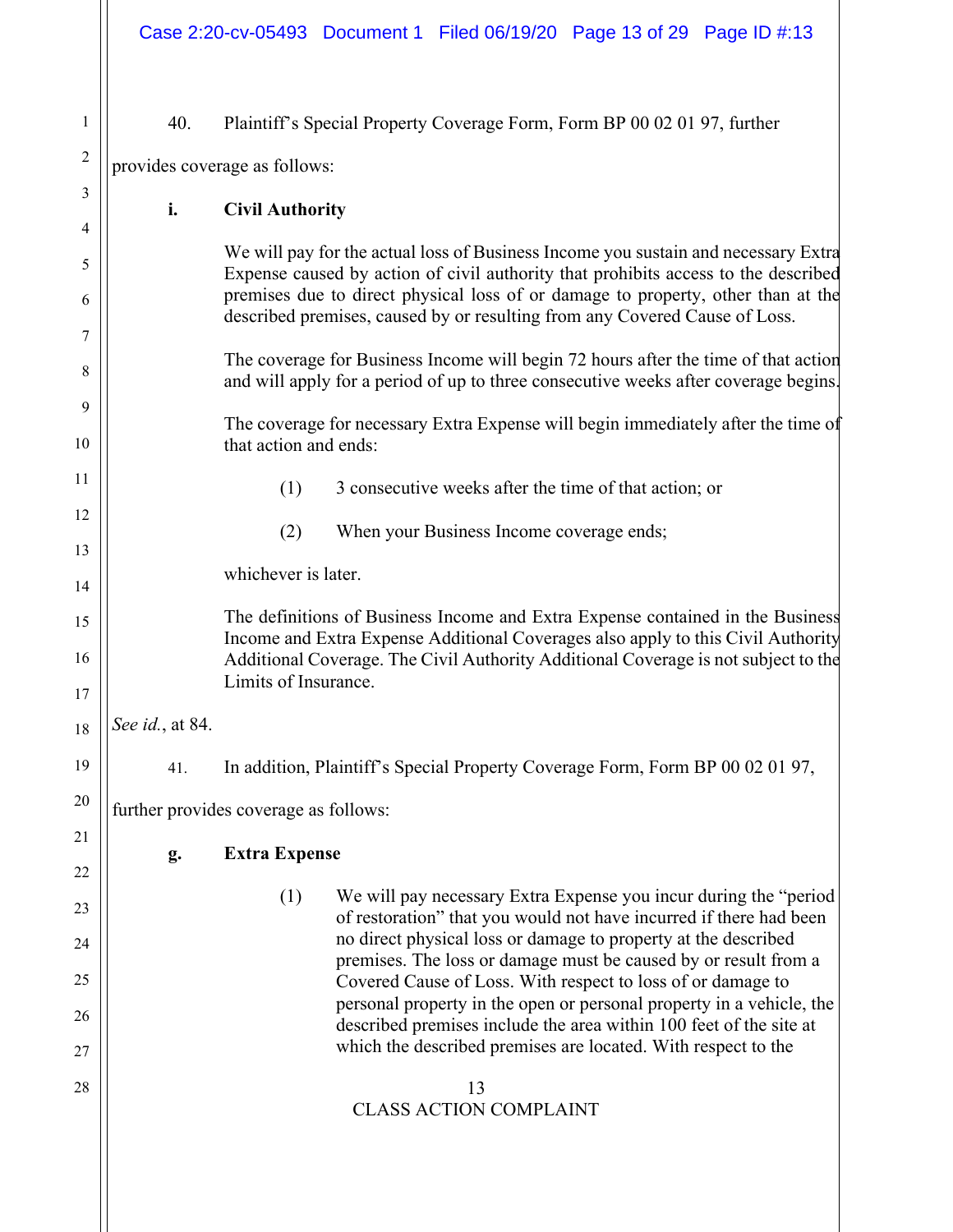|                                                 | Case 2:20-cv-05493 Document 1 Filed 06/19/20 Page 14 of 29 Page ID #:14                                                                                                                                                                                                                                                                                                                                                                                                                                                                                                                                                                                                                                                                                                                           |                                                  |                                                                                                                                                                                                                                                                                                                                                                                                                                                                                                                                                                         |                                                   |                                                                                                           |
|-------------------------------------------------|---------------------------------------------------------------------------------------------------------------------------------------------------------------------------------------------------------------------------------------------------------------------------------------------------------------------------------------------------------------------------------------------------------------------------------------------------------------------------------------------------------------------------------------------------------------------------------------------------------------------------------------------------------------------------------------------------------------------------------------------------------------------------------------------------|--------------------------------------------------|-------------------------------------------------------------------------------------------------------------------------------------------------------------------------------------------------------------------------------------------------------------------------------------------------------------------------------------------------------------------------------------------------------------------------------------------------------------------------------------------------------------------------------------------------------------------------|---------------------------------------------------|-----------------------------------------------------------------------------------------------------------|
| 1<br>2<br>3<br>4<br>5<br>6<br>7<br>8<br>9<br>10 | (2)                                                                                                                                                                                                                                                                                                                                                                                                                                                                                                                                                                                                                                                                                                                                                                                               | your premises means:<br>(a)<br>(b)<br>(a)<br>(i) | requirements set forth in the preceding paragraph, if you occupy<br>only part of the site at which the described premises are located,<br>The portion of the building which you rent, lease or<br>occupy; and<br>Any area within the building or on the site at which the<br>described premises are located, if that area services, or is<br>used to gain access to, the described premises.<br>Extra Expense means expense incurred:<br>To avoid or minimize the suspension <sup>3</sup> of business and to<br>continue "operations":<br>At the described premises; or |                                                   |                                                                                                           |
| 11<br>12<br>13<br>14<br>15                      |                                                                                                                                                                                                                                                                                                                                                                                                                                                                                                                                                                                                                                                                                                                                                                                                   | (ii)<br>(b)                                      | To minimize the suspension of business if you cannot<br>continue "operations"                                                                                                                                                                                                                                                                                                                                                                                                                                                                                           | including relocation expenses, and costs to equip | At replacement premises or at temporary locations,<br>and operate the replacement or temporary locations. |
| 16<br>17<br>18<br>19<br>20<br>21                |                                                                                                                                                                                                                                                                                                                                                                                                                                                                                                                                                                                                                                                                                                                                                                                                   | Insurance.                                       | We will only pay for Extra Expense that occurs within 12<br>consecutive months <sup>4</sup> after the date of direct physical loss or<br>damage. This Additional Coverage is not subject to the Limits of                                                                                                                                                                                                                                                                                                                                                               |                                                   |                                                                                                           |
| 22<br>23<br>24<br>25<br>26<br>27<br>28          | <sup>3</sup> Plaintiff's Policy contains an Endorsement, Form J7138, which amends the extra expense<br>coverage language to provide that "suspension means: (a) The partial slowdown or complete<br>cessation of your business activities; or (b) That a part or all of the described premises is<br>rendered untenable, if coverage for Business Income applies." Id., at 103.<br><sup>4</sup> Plaintiff's Policy contains an Endorsement, Form E6289101, which amends the standard<br>business income and extra expense coverage outlined in Form BP 00 02 01 97 and provides that<br>"[w]e will only pay for Extra Expense that occurs within 18 consecutive months after the date of<br>direct physical loss or damage." Id., at 102 (emphasis added).<br>14<br><b>CLASS ACTION COMPLAINT</b> |                                                  |                                                                                                                                                                                                                                                                                                                                                                                                                                                                                                                                                                         |                                                   |                                                                                                           |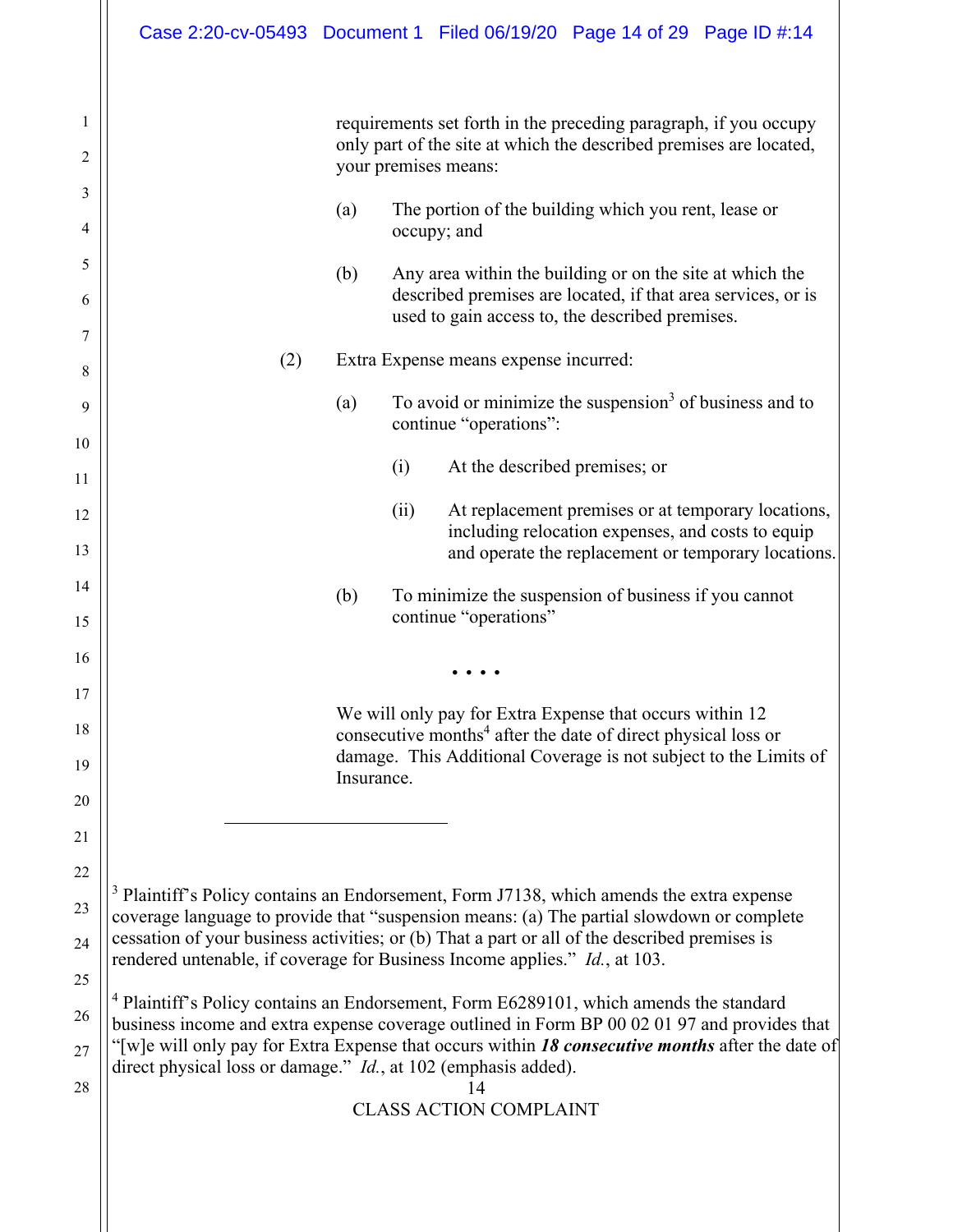1 2 3 4 5 6 7 8 9 10 11 12 13 14 15 16 17 18 19 20 21 22 23 24 25 26 27  $28 \parallel$  15 CLASS ACTION COMPLAINT *See id.*, at 83-84. 42. Under Plaintiff's Special Property Coverage Form, Form BP 00 02 01 97, Business Income is defined as: (i) Net Income (Net Profit or Loss before income taxes) that would have been earned or incurred if no physical loss or damage has occurred, but not including any Net Income that would likely have been earned as a result of an increase in the volume of business due to favorable business conditions caused by the impact of the Covered Cause of Loss on customers or on other businesses; and (ii) Continuing normal operating expenses incurred, including payroll. *See id.*, at 82. 43. The interruption of Plaintiff's and other class members' businesses was not caused by any of the exclusions set forth in the applicable Policies, including Plaintiff's Policy. 44. Plaintiff's Policy contains a Mold and Microorganism Exclusion, standard Endorsement Form E4009, which purports to exclude "[a]ny loss, cost or expense arising out the abating, testing for, monitoring, cleaning up, removing, containing, treating, detoxifying, neutralizing, remediating or disposing of, or in any way responding to or assessing the effect of 'mold' or 'microorganism', by any insured or by any other person or entity." *See id.*, at 129. 45. The Mold and Microorganism Exclusion in Plaintiff's Policy does not exclude coverage for Plaintiff's business income and extra expense losses because the covered cause of loss was not mold or microorganism but the prevention of the spread of COVID-19. Specifically, Plaintiff is unable to utilize its business premises for normal operations because COVID-19 Civil Authority Orders were issued to prevent the potential spread of COVID-19 in the future, not because Coronavirus was found on or in the vicinity of Plaintiff's covered premises. Case 2:20-cv-05493 Document 1 Filed 06/19/20 Page 15 of 29 Page ID #:15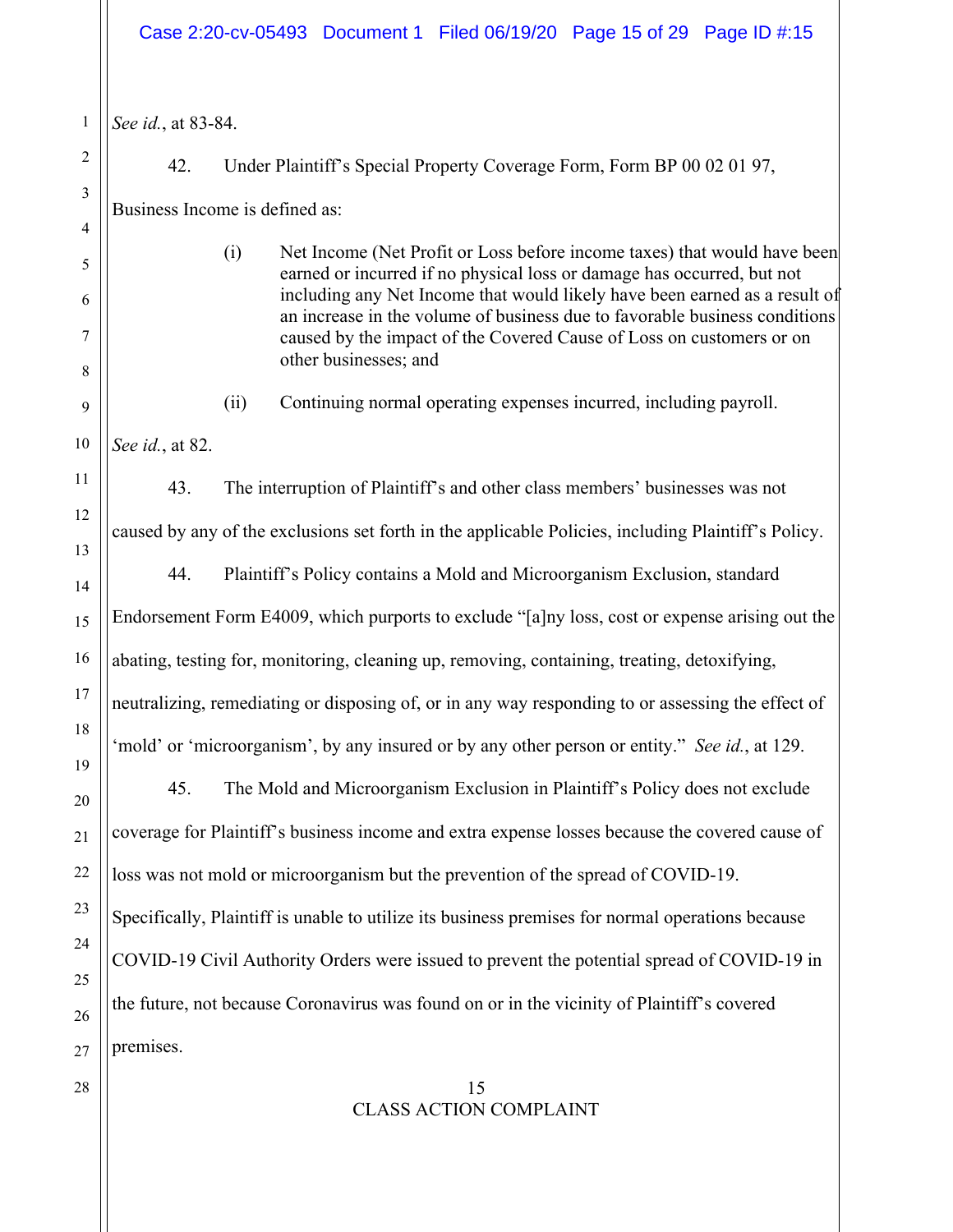46. Plaintiff's Policy also contains an Exclusion of Loss Due to Virus or Bacteria, standard Endorsement Form J6316, which excludes "loss or damage caused by or resulting from any virus, bacterium or other microorganism that induces or is capable of inducing physical distress, illness or disease." *See id.*, at 130.

47. The Virus or Bacteria Exclusion in Plaintiff's Policy does not exclude coverage for Plaintiff's business income and extra expense losses because the covered cause of loss was not bacteria or the Coronavirus, but instead the prevention of the spread of COVID-19. Specifically, Plaintiff is unable to utilize its business premises for normal operations because COVID-19 Civil Authority Orders were issued to prevent the potential spread of COVID-19 in the future, not because Coronavirus was found on or in the vicinity of Plaintiff's covered premises.

48. Plaintiff's Policy also contains a Limited Coverage for Fungi, Wet Rot, Dry Rot, and Bacteria provision, which excludes from coverage:

(a) The enforcement of any ordinance or law which requires demolition, repair, replacement, reconstruction, remodeling or remediation of property due to contamination by "pollutants" or due to the presence, growth, proliferation, spread or any activity of "fungi," wet or dry rot or bacteria; or

(b) The costs associated with the enforcement of any ordinance or law which requires any insured or others to test for, monitor, clean up, remove, contain, treat, detoxify or neutralize, or in any way respond to, or assess the effects of "pollutants", "fungi", wet or dry rot or bacteria.

*See id.*, at 134.

49. Plaintiff's Limited Coverage for Fungi, Wet Rot, Dry Rot, and Bacteria does not exclude Plaintiff's losses because the covered cause of loss was not fungi, wet rot, dry rot, or bacteria, but instead the prevention of the spread of COVID-19. Specifically, Plaintiff is unable

### $28 \parallel$  16 CLASS ACTION COMPLAINT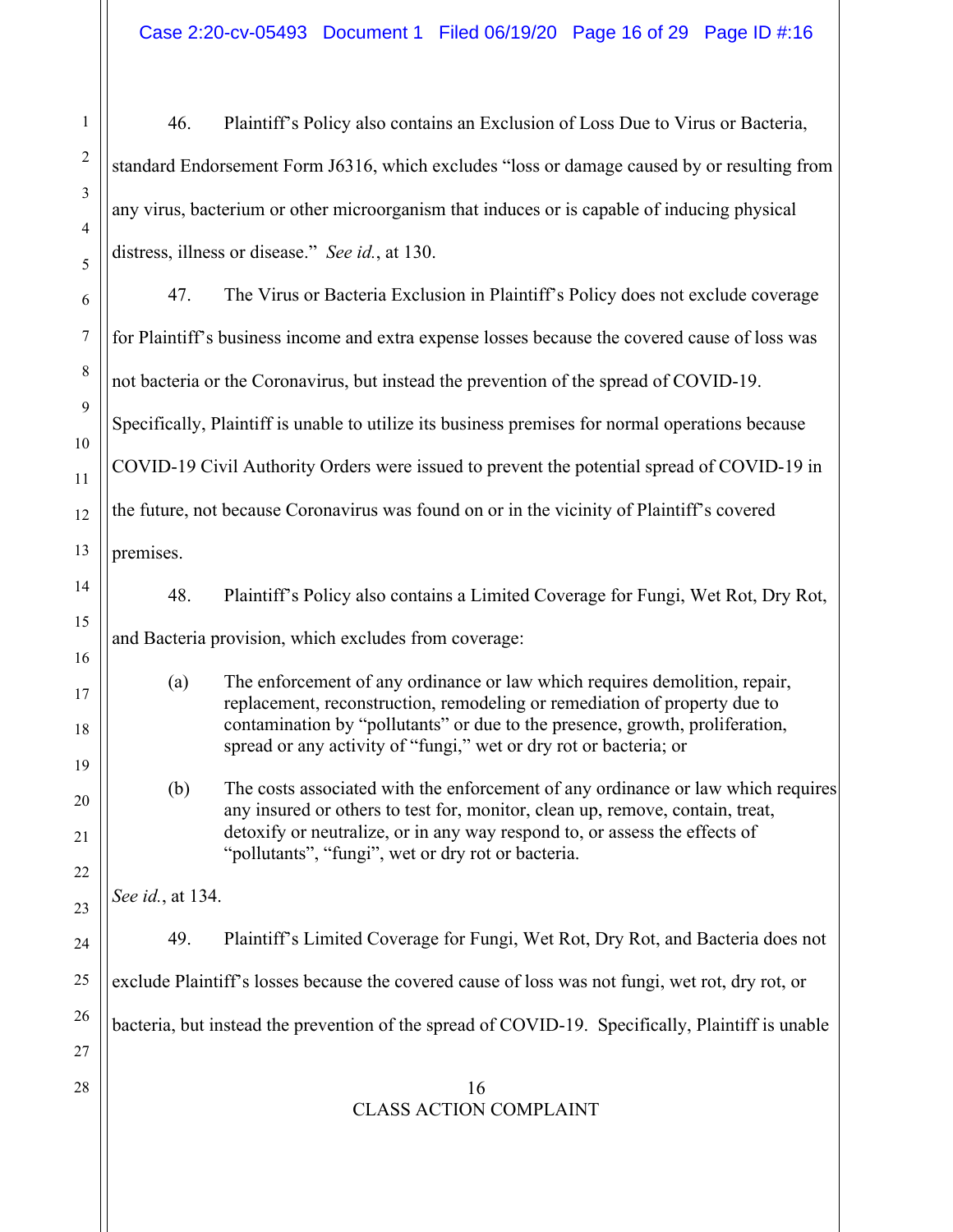to utilize its business premises for normal operations because COVID-19 Civil Authority Orders were issued to prevent the potential spread of COVID-19 in the future, not because Coronavirus was found on or in the vicinity of Plaintiff's covered premises.

## **D. Farmers' Denial of Plaintiff's Claim**

50. Plaintiff's owner, David Estrada, first reached out to his Farmers agent on March 16, 2020 to discern whether he could obtain coverage under Plaintiff's Farmers policy for lost business income in the form of, *inter alia*, cancelled lessons, classes, and venue rentals.

51. After being told that Farmers likely would deny any potential claim, Plaintiff's claim was filed with Farmers on May 4, 2020, seeking business interruption coverage. A day later, on May 5, 2020, Farmers formally denied Plaintiff's claim.

52. Farmers denied Plaintiff's claim without any inspection or review of Plaintiff's physical location and has thereby waived any right to do so at a later date.

53. In the formal denial letter, Farmers indicated that there could not be coverage because there is no direct physical loss of or damage to property at the described premises from a covered cause of loss.

54. Farmers' rejection of Plaintiff's claim is unfounded because, as explained, the loss of access to the Plaintiff's covered premises for normal business operations is caused by COVID-19 Civil Authority Orders, which were issued to prevent the potential spread of COVID-19 in the future, not because Coronavirus was found on or in the vicinity of Plaintiff's covered premises. Indeed, Plaintiff's and class members' Policies define "Covered Cause of Loss" as "Risks of Direct Physical Loss unless the loss is: a. Excluded . . . or b. Limited." Exhibit 1, at 80.

## $28 \parallel$  17 CLASS ACTION COMPLAINT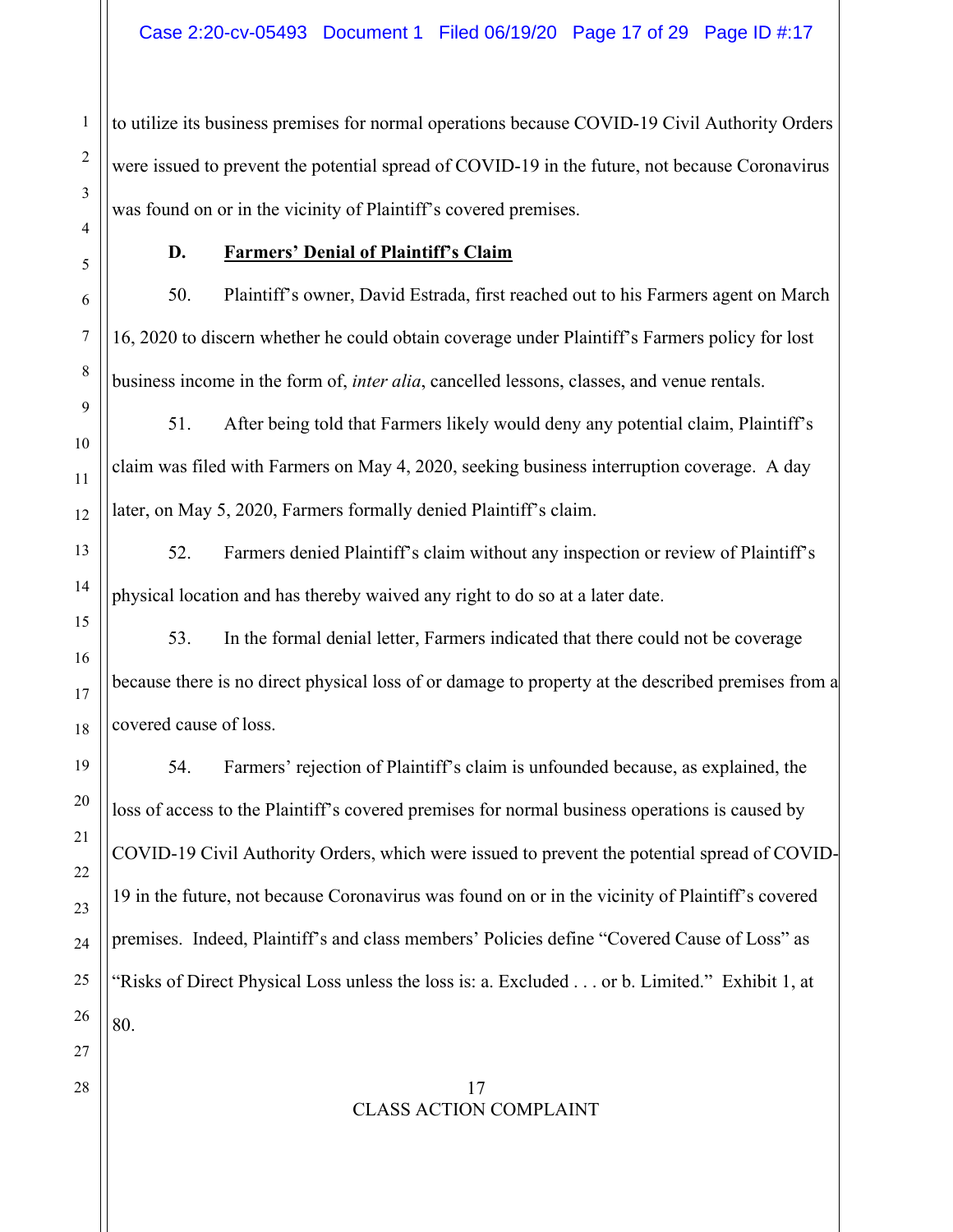55. Furthermore, Plaintiff's and Class members' Policies provide coverage "for the actual loss of Business Income you sustain and the necessary Extra Expense *caused by action of civil authority that prohibits access to the described premises* due to direct physical loss of or damage to property, other than at the described premises, *caused by or resulting from any Covered Cause of Loss*." *Id.*, at 84 (emphasis added). The COVID-19 Civil Authority Orders have prohibited Plaintiff's and class members' access to their premises for carrying out normal business operations. The direct physical loss of the property is caused, not by the actual presence of Coronavirus on Plaintiff's or class members' properties, but, instead, by the need to prevent the future spread of the Coronavirus.

1

2

3

4

5

6

7

8

9

10

11

12

## **E. Farmers Has Denied Insureds' Claims Nationwide**

56. The Coronavirus and COVID-19 are negatively impacting private commercial property throughout the United States and California, threatening the survival of thousands of restaurants, event spaces, retail establishments, and other businesses that have had their operations suspended due to COVID-19 Civil Authority Orders.

57. Farmers does not intend to cover losses caused by the COVID-19 pandemic as part of business interruption coverage. Farmers denied Plaintiff's claim within a day of filing, and earlier conversations between Plaintiff and its Farmers agent demonstrate that Farmers has planned to deny claims such as Plaintiff's as part of a uniform course of action.

58. As a result, many small businesses that maintain commercial insurance policies with business interruption coverage will have significant uninsured losses absent declaratory relief from this Court. Indeed, even if state and local governments re-open, small businesses will continue to experience diminishing revenues due to the loss of covered property and will almost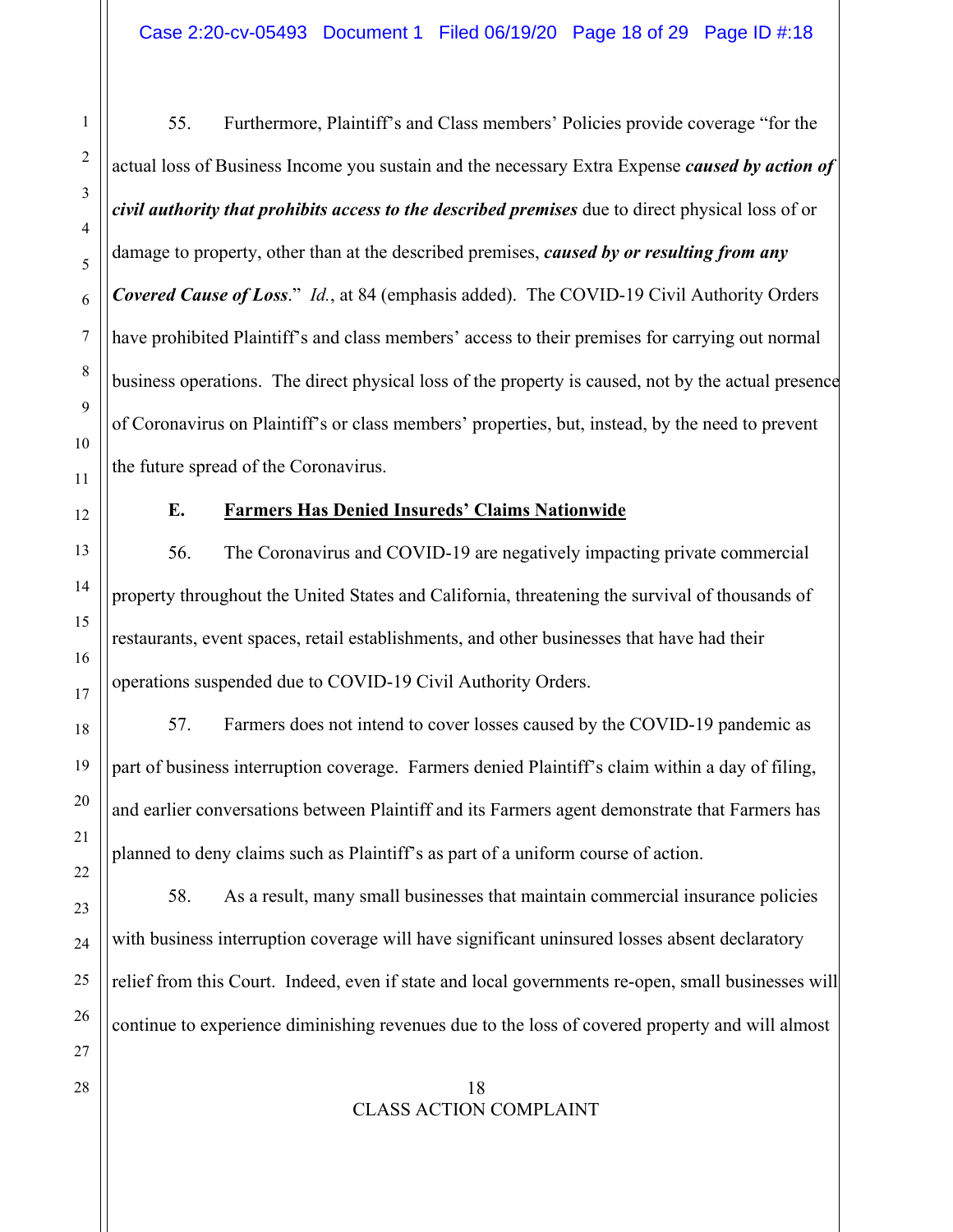certainly still be under social-distancing mandates, especially inside event spaces like Plaintiff's, where people congregate together.

59. A declaratory judgment determining that the business income loss and extra expense coverage provided in standard Farmers' commercial property insurance policies applies to the suspension, curtailment, and interruption of business operations resulting from measures put into place by civil authorities is necessary to prevent Plaintiff and similarly situated class members from being denied critical coverage for which they have paid premiums.

# **CLASS ACTION ALLEGATIONS**

60. Plaintiff brings this action pursuant to Federal Rules of Civil Procedure 23(a),

 $23(b)(1)$ ,  $23(b)(2)$ , and  $23(b)(3)$  as a class action on behalf of itself and all others similarly

situated for the purpose of asserting claims alleged in this Complaint on a common basis.

61. Plaintiff seeks certification of the following nationwide class ("Nationwide

Class," collectively, with the "Sub-Class" defined below, "Class" or "Classes"):

All persons and entities who have entered into a standard commercial property insurance policy with a Farmers insurance carrier to insure property in the United States, where such policy provides for business income loss and extra expense coverage, and who have suffered losses due to measures put in place by a COVID-19 Civil Authority Order.

62. Plaintiff also seeks certification of the following Sub-Class:

All persons and entities who have entered into a standard commercial property insurance policy with a Farmers insurance carrier to insure property in California, where such policy provides for business income loss and extra expense coverage, and who have suffered losses due to measures put in place by a COVID-19 Civil Authority Order.

 $28 \parallel$  19 CLASS ACTION COMPLAINT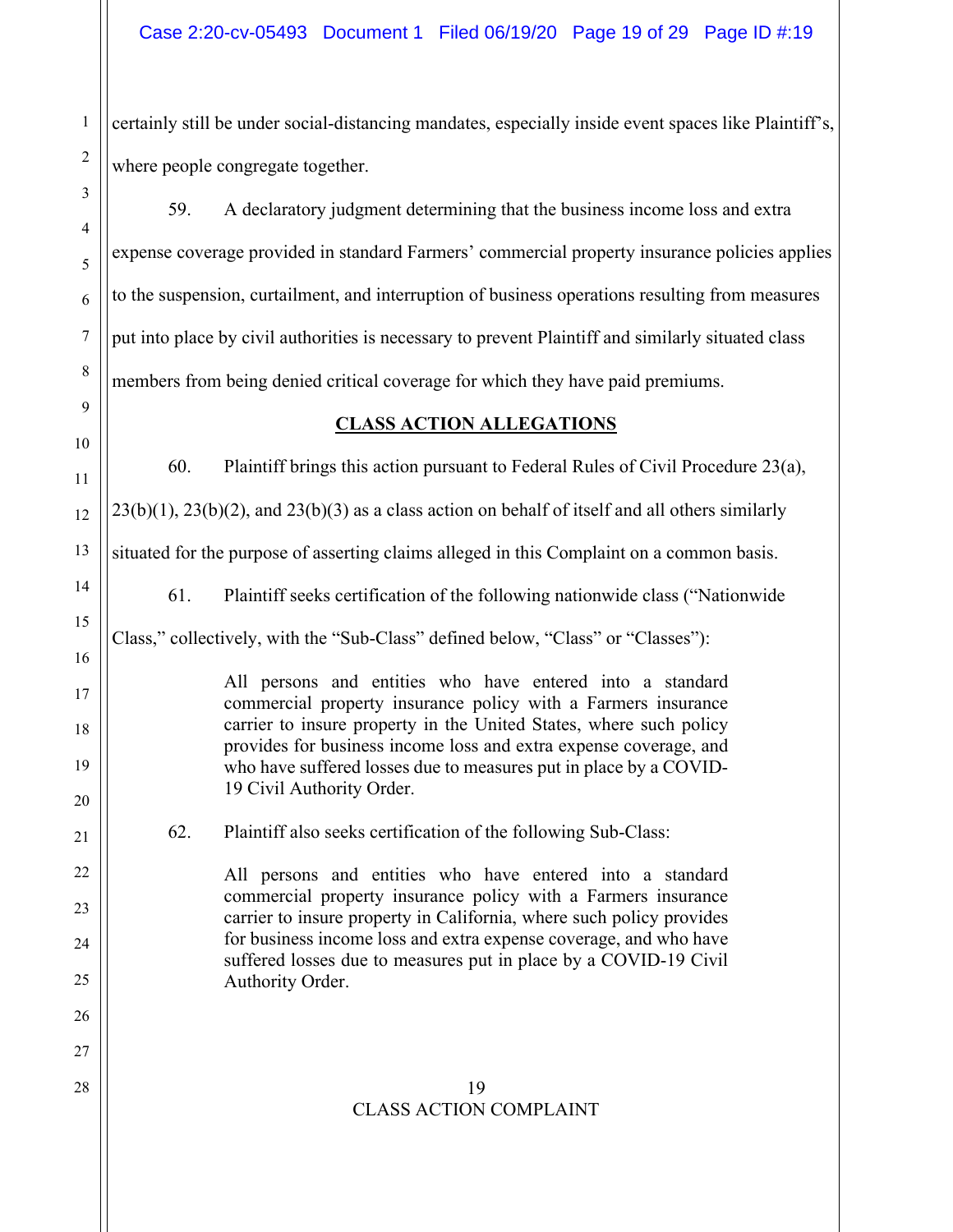63. Excluded from the Class are Defendants, any entity in which Defendants have a controlling interest, and Defendants' officers, directors, legal representatives, successors, subsidiaries, and assigns. Also excluded from the Class are any judicial officers presiding over this matter, members of their immediate family, members of their judicial staff, and any Judge sitting in the presiding court system who may hear an appeal of any judgment entered.

64. Plaintiff reserves the right to amend or modify the Class or Sub-Class definitions with greater specificity or division after having had an opportunity to conduct discovery.

65. **Risk of Inconsistent or Varying Adjudications. Fed. R. Civ. P. 23(b)(1).** As the proposed Classes include at least thousands of persons or entities who are insured for business income losses, there is a significant risk of inconsistent or varying adjudications with respect to individual members of the Classes that would establish incompatible standards of conduct for the Defendants. For example, declaratory relief may be entered in multiple cases, but the ordered relief may vary, causing Defendants to have to choose the court order with which they will comply.

66. **Numerosity. Fed. R. Civ. P. 23(a)(1).** Consistent with Rule 23(a)(1), the members of the Classes are so numerous that the joinder of all members is impractical. While the exact numbers of members in the Classes are unknown to Plaintiff at this time, it is believed that the Class is comprised of tens of thousands of persons and entities geographically dispersed throughout the United States and the Sub-Class is comprised of thousands of persons and entities spread throughout the State of California. The names and addresses of Class and Sub-Class members are available from Defendants' records, and members of the Class and Sub-Class may

### $28 \parallel$  20 CLASS ACTION COMPLAINT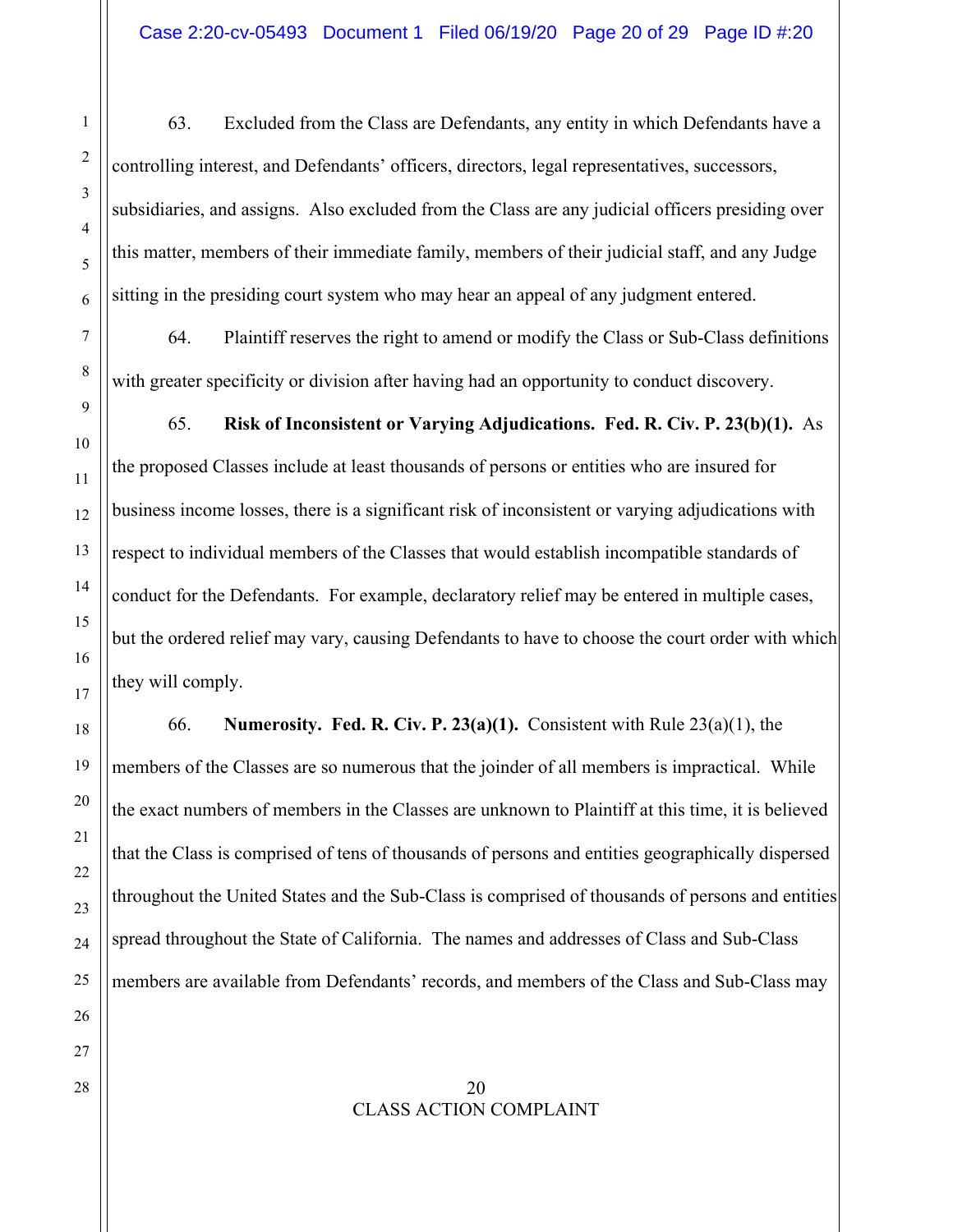1 2 3 4 5 6 7 8 9 10 11 12 13 14 15 16 17 18 19 20 21 22 23 24 25 26 27  $28 \parallel$  21 CLASS ACTION COMPLAINT be notified of the pendency of this action by recognized, court-approved notice dissemination methods, which may include electronic mail, U.S. Mail, internet notice, and/or published notice. 67. **Predominance of Common Issues. Fed. R. Civ. P. 23(a)(2) and (b)(3).**  Consistent with Rule  $23(a)(2)$  and with  $23(b)(3)$ 's predominance requirement, this action involves common questions of law and fact that predominate over any questions affecting individual members of the Classes. The common questions include: a. Whether the Policy covers losses created by COVID-19 Civil Authority Orders; b. Whether the need to reduce and/or prevent the spread of the COVID-19 pandemic is excluded from Plaintiff's and Class members' standard commercial property insurance Policies; c. Whether the need to reduce and/or prevent the spread of COVID-19 constituted physical loss or damage and is a Covered Cause of Loss under the Policy; d. Whether Farmers has repudiated and breached the insurance Policies with business interruption coverage by denying or intending to deny claims for coverage; e. Whether Farmers' violations of the standard commercial property insurance Policies were committed intentionally, recklessly, or negligently; and f. Whether Plaintiff and Class members have suffered damages as a result of Farmers' breach. 68. **Typicality. Fed. R. Civ. P. 23(a)(3).** Plaintiff's claims are typical of the claims of Class members because Plaintiff and members of the Classes have been subjected to the same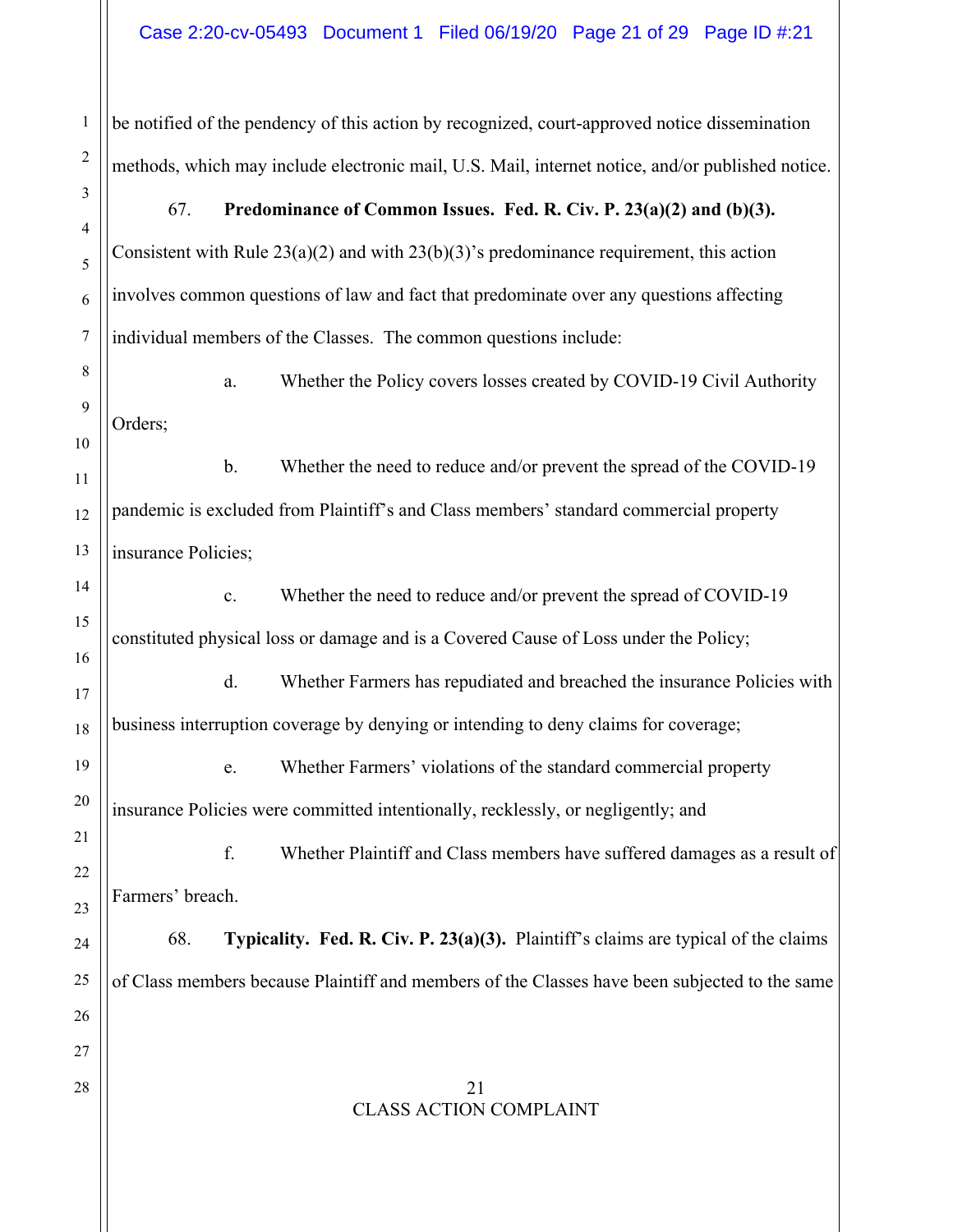unlawful conduct and damaged in the same way. Defendants' conduct that has given rise to the claims of Plaintiff and other insureds is the same for all members of the Classes.

69. **Adequacy. Fed. R. Civ. P. 23(a)(4).** Consistent with Rule 23(a)(4), Plaintiff is an adequate representative of the Classes because Plaintiff is a member of the Classes and is committed to pursuing this matter against Defendant to obtain relief for all of the Insureds. Plaintiff has no conflicts of interest with the Classes and entered into a Policy that is largely similar to the Policies that Class members entered into with Farmers. Plaintiff's counsel are competent and experienced in litigating class actions, including extensive experience in litigating consumer claims. Plaintiff intends to vigorously prosecute this case and will fairly and adequately protect the interests of the Classes.

70. **Superiority. Fed. R. Civ. P. 23(b)(3).** Consistent with Rule 23(b)(3), a class action is superior to any other available means for the fair and efficient adjudication of this controversy, and no unusual difficulties are likely to be encountered in the management of this class action. The purpose of the class action mechanism is to permit litigation against wrongdoers even when damages to individual plaintiffs and class members may not be sufficient to justify individual litigation. Here, the damages suffered by Plaintiff and the members of the Classes are relatively small compared to the burden and expense required to individually litigate their claims against Defendants, and thus, individual litigation to redress Defendants' wrongful conduct would be impracticable. Individual litigation by each member of the Classes would also strain the court system. Moreover, individual litigation creates the potential for inconsistent or contradictory judgments, and increases the delay and expense to all parties and the court system. By contrast, the class action device presents far fewer management difficulties and provides the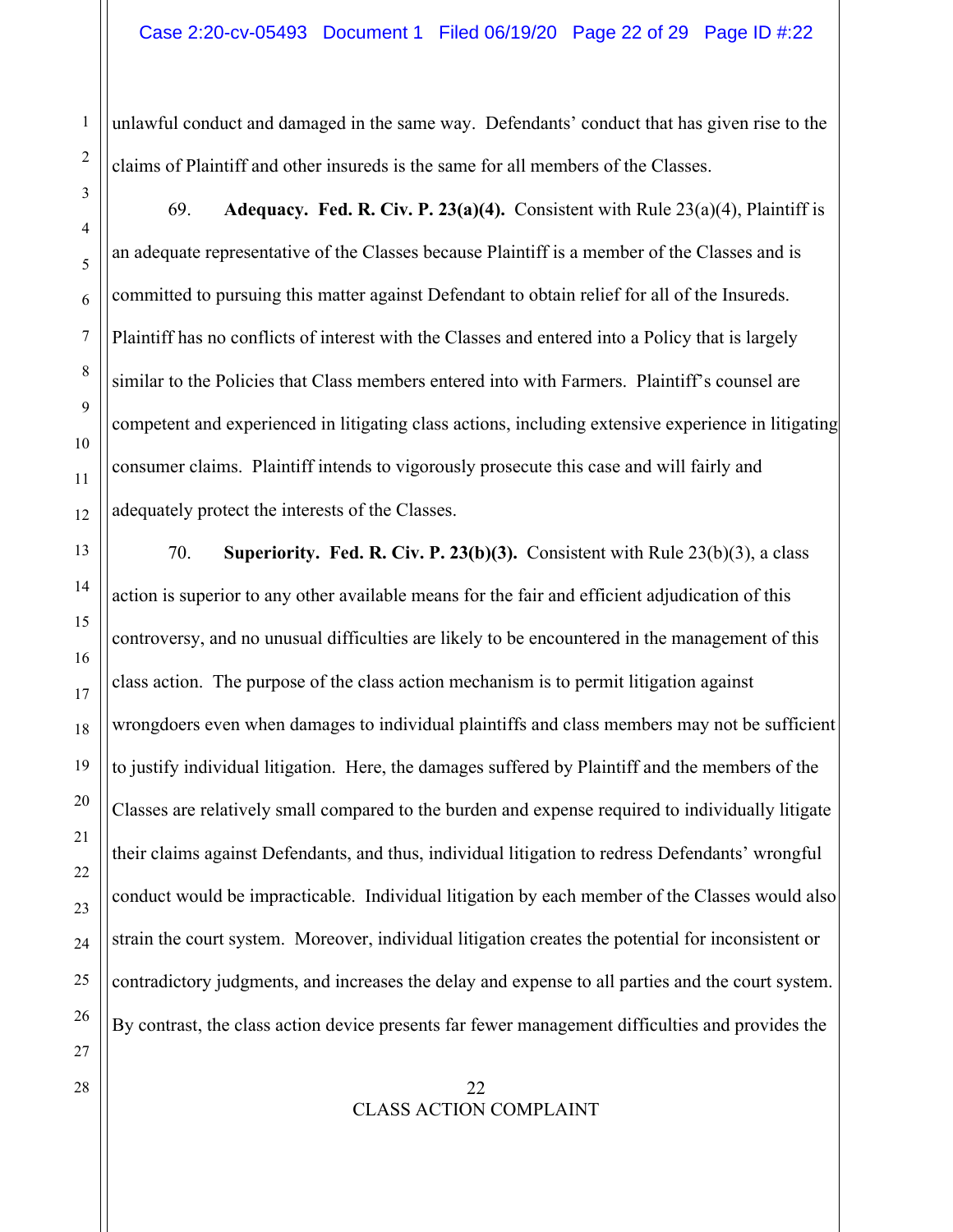benefits of a single adjudication, economies of scale, and comprehensive supervision by a single court.

71. **Declaratory Relief.** Class certification is also appropriate under Rule 23(b)(2) and (c). Defendants, through their form Policies with Plaintiff and members of the Classes, acted or refused to act on grounds generally applicable to the Classes, making uniform injunctive and declaratory relief appropriate on a Class-wide basis. Moreover, Defendants continue to maintain that business income losses and extra expenses are not covered under their form insurance policies, thus making declaratory relief a live issue and appropriate to the Class as a whole.

## **FIRST CAUSE OF ACTION (Declaratory Judgment Against All Defendants)**

72. Plaintiff realleges and incorporates by reference the preceding paragraphs above as if fully set forth herein.

73. Plaintiff brings this cause of action individually and on behalf of the other members of the Classes.

74. The Declaratory Judgment Act, 28 U.S.C. § 2201(a), provides that in "a case of actual controversy within its jurisdiction . . . any court of the United States . . . may declare the rights and other legal relations of any interested party seeking such declaration, whether or not further relief is or could be sought."  $28$  U.S.C.  $\S$  2201(a).

75. Under Plaintiff's and Class members' business income coverage, Defendants must "pay for the actual loss of Business Income you sustain due to the necessary suspension of 'your operations' during the 'period of restoration.' The suspension must be caused by direct physical loss of or damage property . . . ." *See* Exhibit 1, at 82.

## $28 \parallel$  23 CLASS ACTION COMPLAINT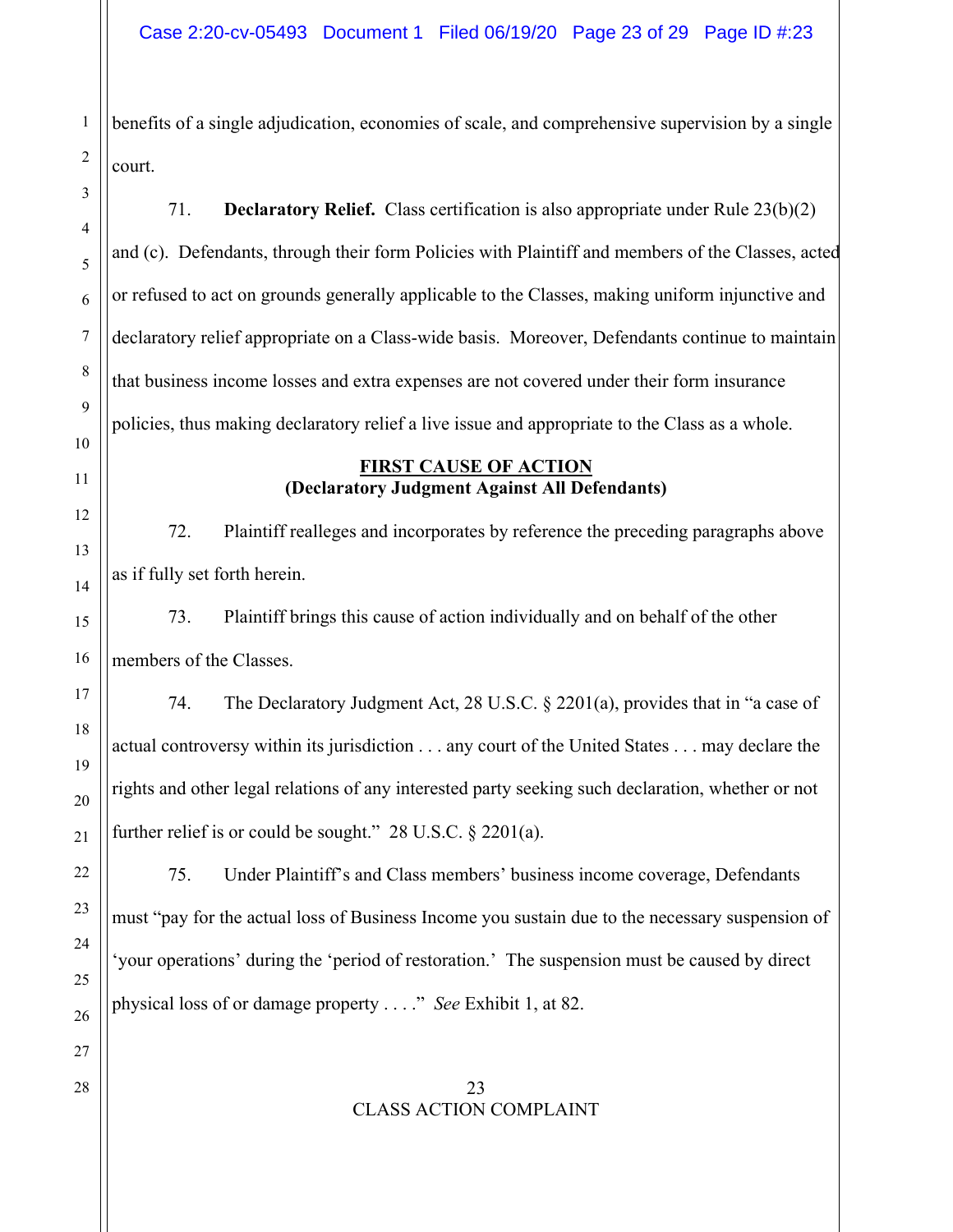76. Under Plaintiff's and Class members' extra expense coverage, Defendants must pay for expenses incurred "to avoid or minimize the suspension of business and to continue 'operations' . . . [and those incurred] to minimize the suspension of business if you cannot continue 'operations.'" Again, Defendants must pay for expenses which Plaintiff and Class members "would not have incurred if there had been no direct physical loss or damage to property . . . ." *See id.*, at 83.

77. Under Plaintiff's and Class members' civil authority coverage, Defendants must pay for "the actual loss of Business Income you sustain and necessary Extra Expense caused by action of civil authority that prohibits access to the described premises due to direct physical loss of or damage to property, other than at the described premises, caused by or resulting from any Covered Cause of Loss." *See id.*, at 84.

78. Defendants' interpretation that the requirement of "physical loss" is not satisfied by losing physical access or use of Plaintiff's property is wrong. The undefined phrase "direct physical loss" is reasonably construed to mean the direct loss of the ability to physically access or use property. Prohibiting the ability to access or use commercial property for normal business operations constitutes a physical loss of said property. Since exclusions of coverage must be narrowly construed, the language drafted by the insurer with ambiguity should ordinarily be construed against the drafter and in favor of Plaintiff and members of the Classes.

79. An actual controversy has arisen between Plaintiff and members of the Class and Defendants as to the rights, duties, responsibilities, and obligations of the parties under the Policies in that Plaintiff and members of the Classes contend, and Defendants dispute and deny, that:

## $28 \parallel$  24 CLASS ACTION COMPLAINT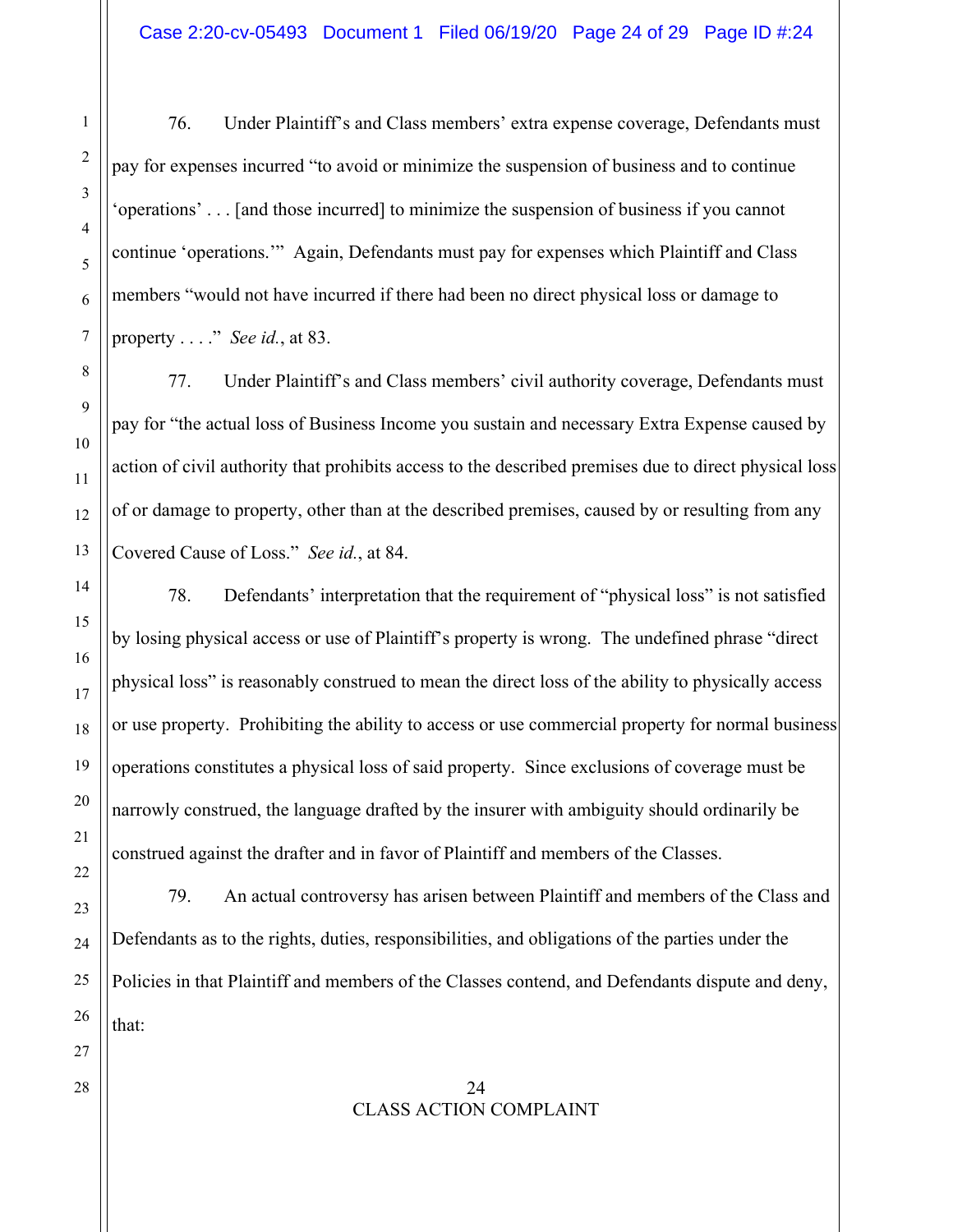|                     |                                                                                                                                                                                             |    | Case 2:20-cv-05493 Document 1 Filed 06/19/20 Page 25 of 29 Page ID #:25                                                                         |                                     |  |  |
|---------------------|---------------------------------------------------------------------------------------------------------------------------------------------------------------------------------------------|----|-------------------------------------------------------------------------------------------------------------------------------------------------|-------------------------------------|--|--|
| 1<br>$\overline{2}$ |                                                                                                                                                                                             | a. | The COVID-19 Civil Authority Orders constitute a prohibition to and<br>physical loss of access to Plaintiff's business premises;                |                                     |  |  |
| 3<br>4              | The prohibition of access and use for normal business operations by the<br>$\mathbf b$ .<br>Orders has specifically prevented access to insureds' properties as defined<br>in the Policies; |    |                                                                                                                                                 |                                     |  |  |
| 5<br>6              | The COVID-19 Civil Authority Orders issued by governmental official<br>c.<br>trigger coverage under the Policies;                                                                           |    |                                                                                                                                                 |                                     |  |  |
| 7<br>8              | d.<br>The Policies include coverage for losses caused by the need to prevent the<br>spread of the Coronavirus;                                                                              |    |                                                                                                                                                 |                                     |  |  |
| 9                   |                                                                                                                                                                                             | e. | The Policies provide coverage to Plaintiff and members of the Classes for<br>any current and future COVID-19 Civil Authority Order which closes |                                     |  |  |
| 10<br>11            | businesses due to the need to prevent the spread of the Coronavirus under<br>the civil authority coverage parameters of the Policy; and                                                     |    |                                                                                                                                                 |                                     |  |  |
| 12                  |                                                                                                                                                                                             | f. | Resolution of the duties, responsibilities, and obligations under the                                                                           |                                     |  |  |
| 13                  |                                                                                                                                                                                             |    | Policies is necessary as no adequate remedy at law exists and declaration<br>of the Court is needed to resolve the dispute and controversy.     |                                     |  |  |
| 14                  | 80.<br>Plaintiff, individually and on behalf of members of the Class and Sub-Class, seeks                                                                                                   |    |                                                                                                                                                 |                                     |  |  |
| 15<br>16            | a Declaratory Judgment finding that the Policies cover business income and extra expenses                                                                                                   |    |                                                                                                                                                 |                                     |  |  |
| 17                  | during the period of restoration caused by or resulting from governmental action that forced                                                                                                |    |                                                                                                                                                 |                                     |  |  |
| 18                  | Plaintiff and members of the Classes to suspend operations, subject to no limitations or                                                                                                    |    |                                                                                                                                                 |                                     |  |  |
| 19                  | exclusions under the Policies.                                                                                                                                                              |    |                                                                                                                                                 |                                     |  |  |
| 20                  | <b>SECOND CAUSE OF ACTION</b><br>(Breach of Contract Against All Defendants)                                                                                                                |    |                                                                                                                                                 |                                     |  |  |
| 21                  |                                                                                                                                                                                             |    |                                                                                                                                                 |                                     |  |  |
| 22<br>23            | 81.<br>Plaintiff realleges and incorporates by reference the preceding paragraphs above                                                                                                     |    |                                                                                                                                                 |                                     |  |  |
| 24                  | as if fully set forth herein.                                                                                                                                                               |    |                                                                                                                                                 |                                     |  |  |
| 25                  | 82.                                                                                                                                                                                         |    | Plaintiff brings this Cause of Action individually and on behalf of the other                                                                   |                                     |  |  |
| 26                  | members of the Classes.                                                                                                                                                                     |    |                                                                                                                                                 |                                     |  |  |
| 27                  |                                                                                                                                                                                             |    |                                                                                                                                                 |                                     |  |  |
| 28                  |                                                                                                                                                                                             |    |                                                                                                                                                 | 25<br><b>CLASS ACTION COMPLAINT</b> |  |  |
|                     |                                                                                                                                                                                             |    |                                                                                                                                                 |                                     |  |  |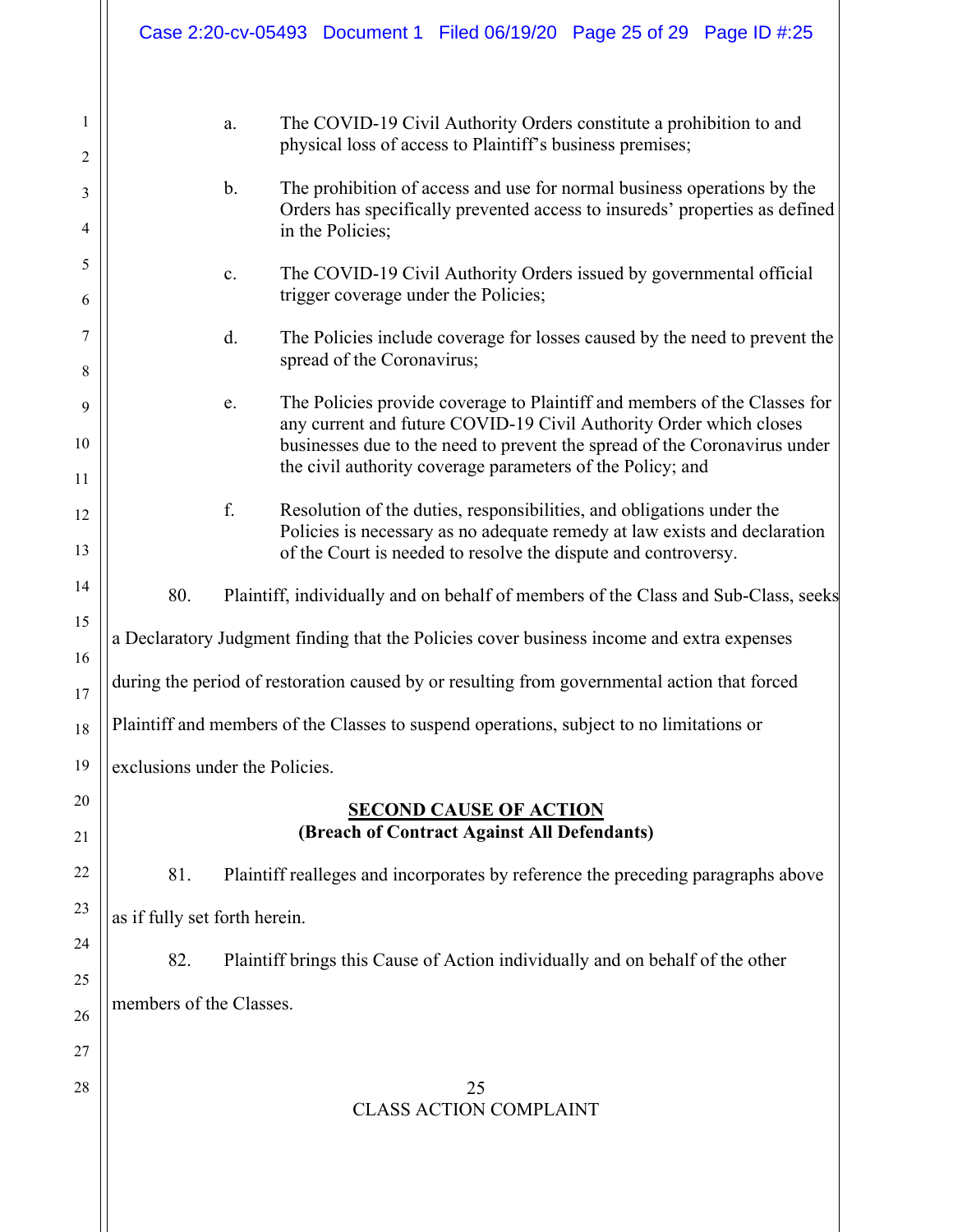83. Plaintiff's Policy, as well as those Policies of other Class members, are contracts under which Farmers was paid premiums in exchange for its promise to pay Plaintiff's, and the other Class members', losses for claims covered by the Policy.

84. As described herein, the business income losses and extra expenses incurred by Plaintiff and Class members are covered losses under the Policies.

85. As part of standard business interruption and extra expense coverages, Farmers agreed to pay for Plaintiff's and Class members' loss of business income and extra expenses incurred due to the necessary suspension of its operations during the "period of restoration." "Business Income" under the Policies means the "Net Income (Net Profit or Loss before income taxes) that would have been earned or incurred," as well as "[c]ontinuing normal operating expenses incurred, including payroll." "Extra Expense" under the Policies are those expenses incurred "to avoid or minimize the suspension of business and to continue 'operations' . . . [and those incurred] to minimize the suspension of business if you cannot continue 'operations.'" *See id.*, at 83.

86. The COVID-19 Civil Authority Orders caused direct physical loss and damage to Plaintiff's and Class members' commercial premises, requiring the suspension of normal business operations. Accordingly, losses caused by the COVID-19 Civil Authority Orders triggered the business income and extra expense provisions of the Policies.

87. The Policies also provides for "Civil Authority" coverage, which promises to pay "the actual loss of Business Income you sustain and necessary Extra Expense caused by action of civil authority that prohibits access to the described premises due to direct physical loss of or

### $28 \parallel$  26 CLASS ACTION COMPLAINT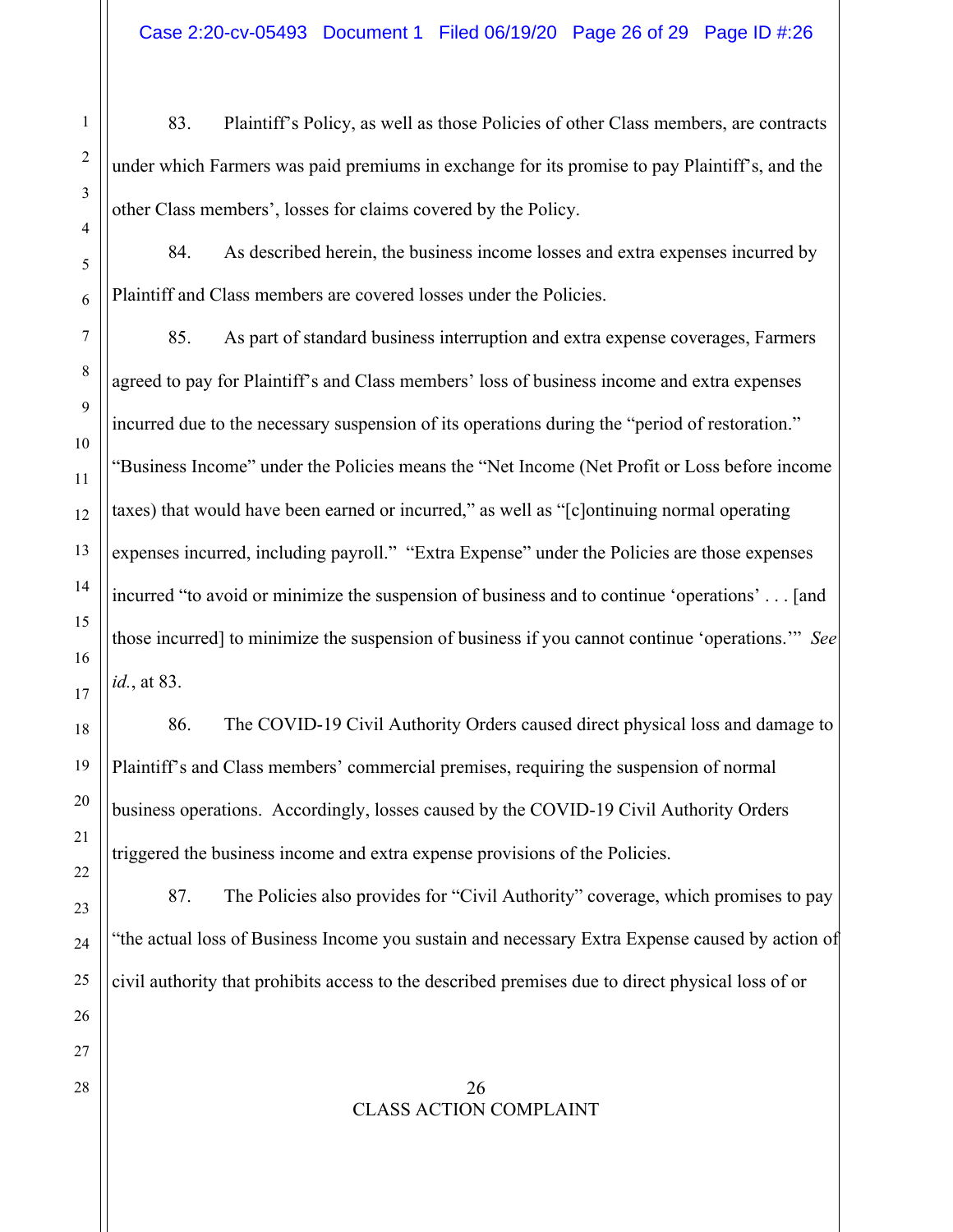damage to property, other than at the described premises, caused by or resulting from any Covered Cause of Loss." *See id.*, at 84.

88. The COVID-19 Civil Authority Orders have prohibited Plaintiff and Class members to engage in normal business operations at their commercial premises and have caused Plaintiff and Class members to lose business income and incur extra expenses. Accordingly, the COVID-19 Civil Authority Orders triggered the civil authority provision of Plaintiff's and other Class members' Policies.

89. Plaintiff and other Class members have complied with all applicable provisions of the Policies and/or those provisions have been waived by Farmers and/or Farmers is estopped from asserting them. Yet Farmers has abrogated its insurance coverage obligations under the clear and unambiguous terms of the Policies.

90. By denying coverage for any business losses and expenses incurred by Plaintiff and other members of the Classes in connection with the COVID-19 Civil Authority Orders, Farmers has breached its coverage obligations under the Policies.

91. As a result of Farmers' breaches of contract, Plaintiff and other members of the Classes have sustained substantial damages for which Farmers is liable, in an amount to be established at trial.

# **PRAYER FOR RELIEF**

 WHEREFORE, Plaintiff, individually and on behalf of all similarly situated individuals and entities, prays for relief and judgment against Defendants as follows:

 $28 \parallel 27$ CLASS ACTION COMPLAINT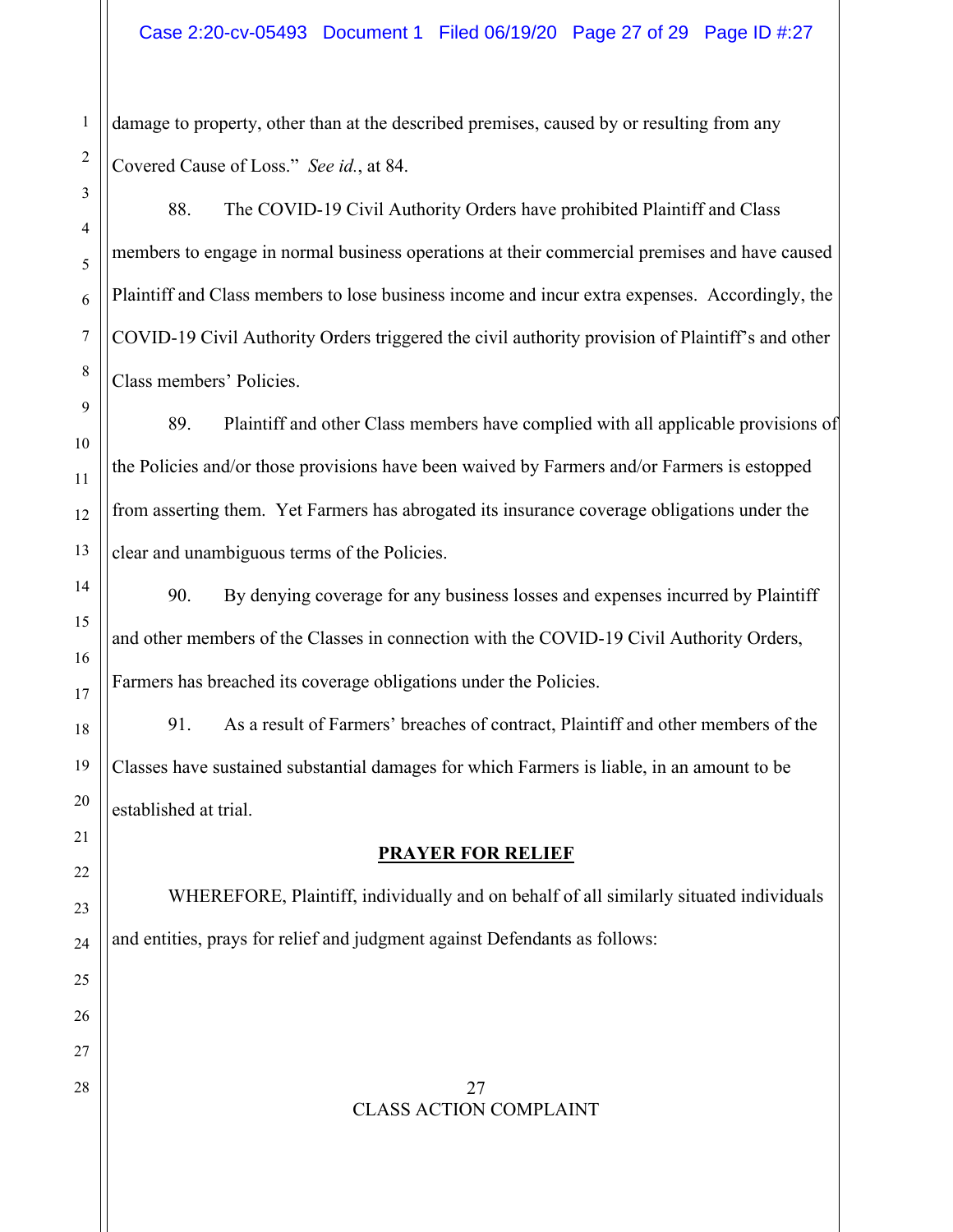Case 2:20-cv-05493 Document 1 Filed 06/19/20 Page 28 of 29 Page ID #:28

| $\mathbf{1}$   | A.                                                                                                  |                                                                                    | Determining that this action is a proper class action under one or more provisions |  |  |
|----------------|-----------------------------------------------------------------------------------------------------|------------------------------------------------------------------------------------|------------------------------------------------------------------------------------|--|--|
| $\overline{c}$ | of Federal Rule of Civil Procedure 23, appointing Plaintiff to serve as a Class Representative and  |                                                                                    |                                                                                    |  |  |
| 3              | appointing its counsel to serve as Class Counsel;                                                   |                                                                                    |                                                                                    |  |  |
| 4<br>5         | <b>B.</b>                                                                                           | Issuing a Declaratory Judgment declaring the parties' rights and obligations under |                                                                                    |  |  |
| 6              | the insurance Policy at issue;                                                                      |                                                                                    |                                                                                    |  |  |
| 7              | $\mathcal{C}$ .                                                                                     |                                                                                    | Awarding Plaintiff and the Classes compensatory damages against Defendants,        |  |  |
| $8\,$          | jointly and severally, for all damages sustained as a result of Defendants' breach of the Policies, |                                                                                    |                                                                                    |  |  |
| 9              | in an amount to be proven at trial, including interest thereon;                                     |                                                                                    |                                                                                    |  |  |
| 10             | D.                                                                                                  |                                                                                    | Awarding Plaintiff and the Classes pre-judgment and post-judgment interest, as     |  |  |
| 11<br>12       | well as reasonable attorneys' fees incurred in this action; and                                     |                                                                                    |                                                                                    |  |  |
| 13             | E.                                                                                                  | Awarding such other relief as the Court may deem just and proper.                  |                                                                                    |  |  |
| 14             | <b>JURY DEMAND</b>                                                                                  |                                                                                    |                                                                                    |  |  |
| 15             | Plaintiff demands a trial by jury on all issues so triable.                                         |                                                                                    |                                                                                    |  |  |
| 16             | DATED: June 19, 2020                                                                                |                                                                                    | SHEPHERD, FINKELMAN, MILLER                                                        |  |  |
| 17<br>18       |                                                                                                     |                                                                                    | & SHAH, LLP                                                                        |  |  |
| 19             |                                                                                                     |                                                                                    | <u>/s/ James C. Shah</u><br>James C. Shah (SBN 260435)                             |  |  |
| 20             |                                                                                                     |                                                                                    | Jaclyn M. Reinhart (SBN 317622)<br>1230 Columbia Street, Suite 1140                |  |  |
| 21             |                                                                                                     |                                                                                    | San Diego, CA 92101<br>Telephone: 619-235 2416                                     |  |  |
| 22             |                                                                                                     |                                                                                    | Facsimile: 866-300-7367<br>Email: jshah@sfmslaw.com                                |  |  |
| 23<br>24       |                                                                                                     |                                                                                    | ireinhart@sfmslaw.com                                                              |  |  |
| 25             |                                                                                                     |                                                                                    |                                                                                    |  |  |
| 26             |                                                                                                     |                                                                                    |                                                                                    |  |  |
| 27             |                                                                                                     |                                                                                    |                                                                                    |  |  |
| 28             |                                                                                                     | 28<br><b>CLASS ACTION COMPLAINT</b>                                                |                                                                                    |  |  |
|                |                                                                                                     |                                                                                    |                                                                                    |  |  |